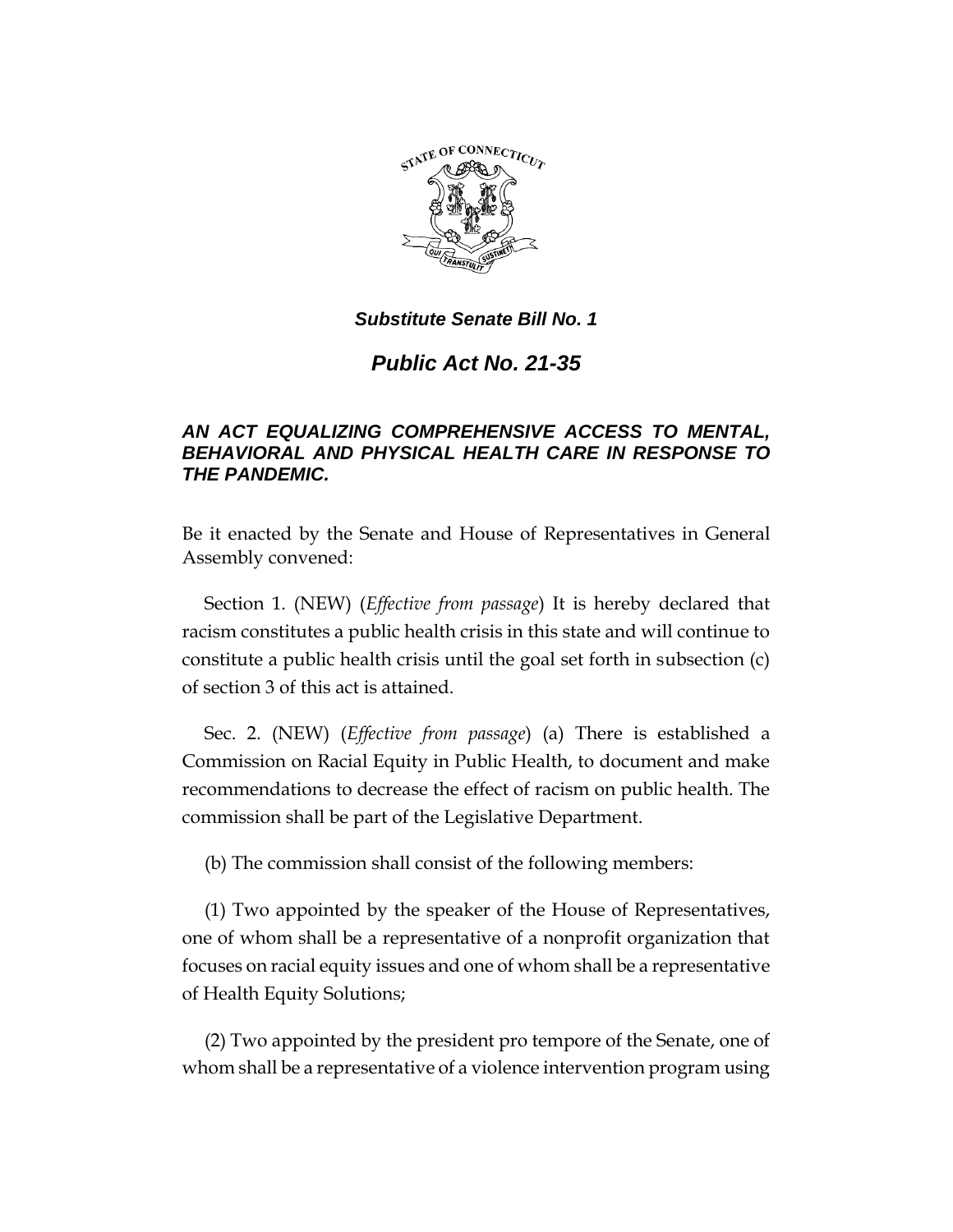a health-based approach to examine individuals post-incarceration and policies for integration and one of whom shall be a representative of the Connecticut Health Foundation;

(3) One appointed by the majority leader of the House of Representatives, who shall be a representative of the Katal Center for Equity, Health, and Justice;

(4) One appointed by the majority leader of the Senate, who shall be a representative of the Connecticut Children's Office for Community Child Health;

(5) Two appointed by the minority leader of the House of Representatives, one of whom shall be a physician educator associated with The University of Connecticut who has experience and expertise in infant and maternal care and who has worked on diversity and inclusion policy and one of whom shall be a representative of the Partnership for Strong Communities;

(6) Two appointed by the minority leader of the Senate, one of whom shall be a medical professional with expertise in mental health and one of whom is a representative of the Open Communities Alliance;

(7) The chairpersons of the joint standing committee of the General Assembly having cognizance of matters relating to public health;

(8) Two members of the Black and Puerto Rican Caucus, appointed by the caucus chairperson;

(9) One appointed by the Governor, who shall be a representative of the Diversity, Equity, and Inclusion Committee of the Connecticut Bar Association;

(10) The Commissioner of Public Health, or the commissioner's designee;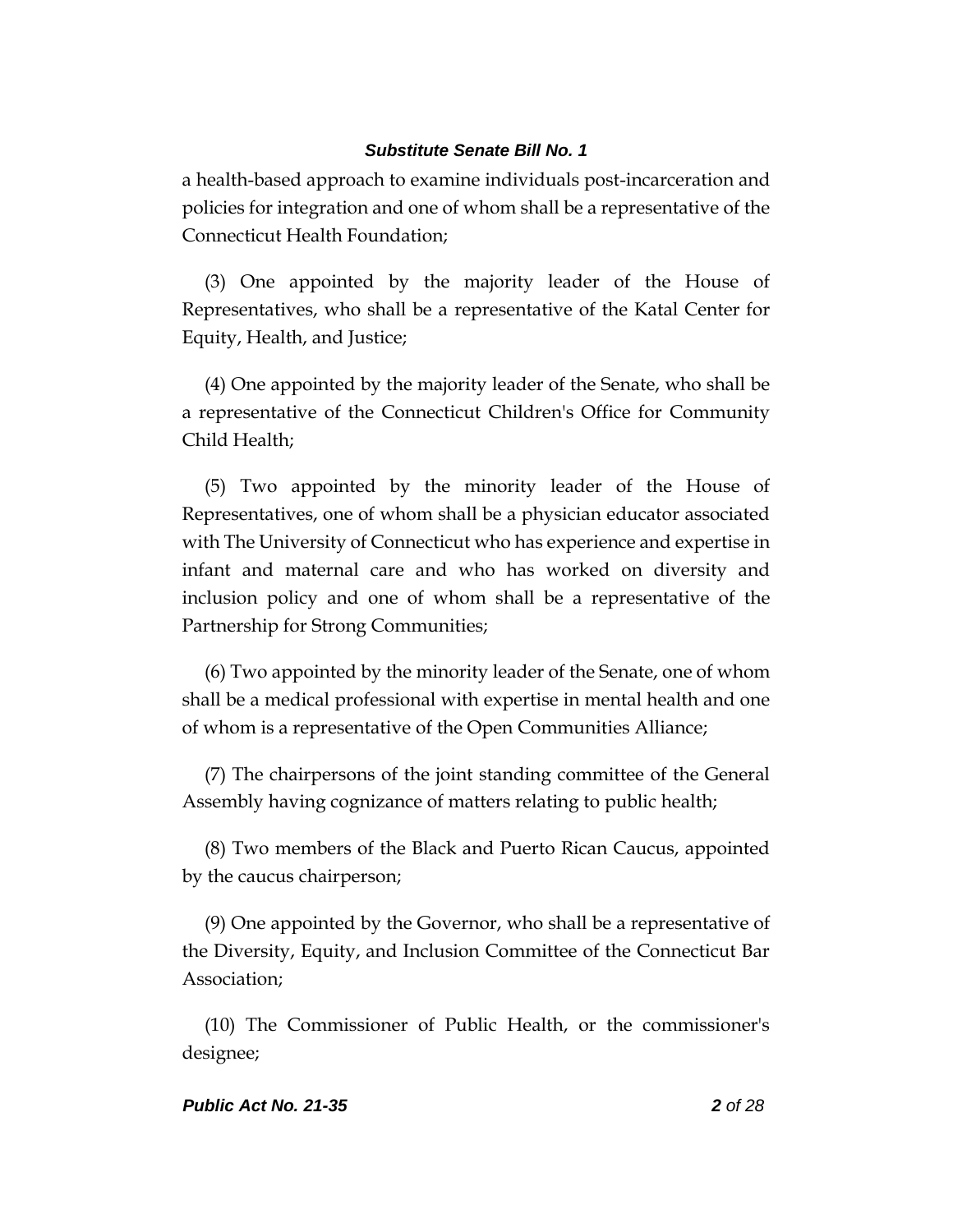(11) The Commissioner of Children and Families, or the commissioner's designee;

(12) The Commissioner of Early Childhood, or the commissioner's designee;

(13) The Commissioner of Social Services, or the commissioner's designee;

(14) The Commissioner of Economic and Community Development, or the commissioner's designee;

(15) The Commissioner of Education, or the commissioner's designee;

(16) The Commissioner of Housing, or the commissioner's designee;

(17) The chief executive officer of the Connecticut Health Insurance Exchange, or the chief executive officer's designee;

(18) The executive director of the Commission on Women, Children, Seniors, Equity and Opportunity, or the executive director's designee;

(19) The executive director of the Office of Health Strategy, or the executive director's designee;

(20) The Secretary of the Office of Policy and Management, or the secretary's designee;

(21) The Commissioner of Energy and Environmental Protection, or the commissioner's designee; and

(22) The Commissioner of Correction, or the commissioner's designee.

(c) Any member of the commission appointed under subdivisions (1) to (8), inclusive, of subsection (b) of this section may be a member of the General Assembly. All initial appointments to the commission made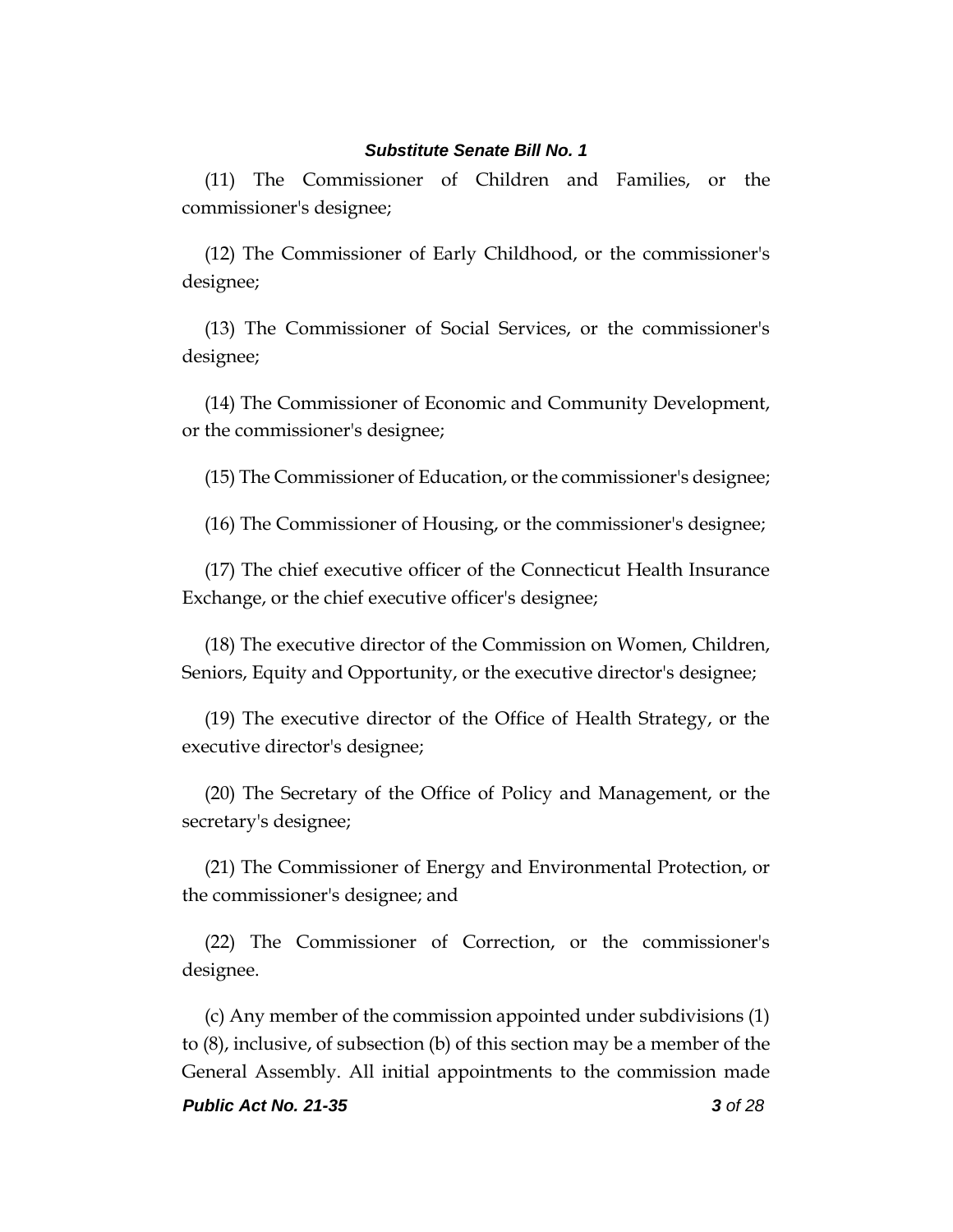under subdivisions (1) to (9), inclusive, of subsection (b) of this section shall be made not later than sixty days after the effective date of this section. Appointed members shall serve a term that is coterminous with the appointing official and may serve more than one term.

(d) The Secretary of the Office of Policy and Management, or the secretary's designee, and the representative appointed under subdivision (1) of subsection (b) of this section as a representative of Health Equity Solutions, shall serve as chairpersons of the commission. Such chairpersons shall schedule the first meeting of the commission, which shall be held not later than sixty days after the effective date of this section. If appointments under subsection (b) of this section are not made within such sixty-day period, the chairpersons may designate individuals with the required qualifications stated for the applicable appointment to serve on the commission until appointments are made pursuant to subsection (b) of this section.

(e) Members shall continue to serve until their successors are appointed. Any vacancy shall be filled by the appointing authority. Any vacancy occurring other than by expiration of term shall be filled for the balance of the unexpired term.

(f) A majority of the membership shall constitute a quorum for the transaction of any business and any decision shall be by a majority vote of those present at a meeting, except the commission may establish such committees, subcommittees or other entities as it deems necessary to further the purposes of the commission. The commission may adopt rules of procedure.

(g) The members of the commission shall serve without compensation, but shall, within the limits of available funds, be reimbursed for expenses necessarily incurred in the performance of their duties.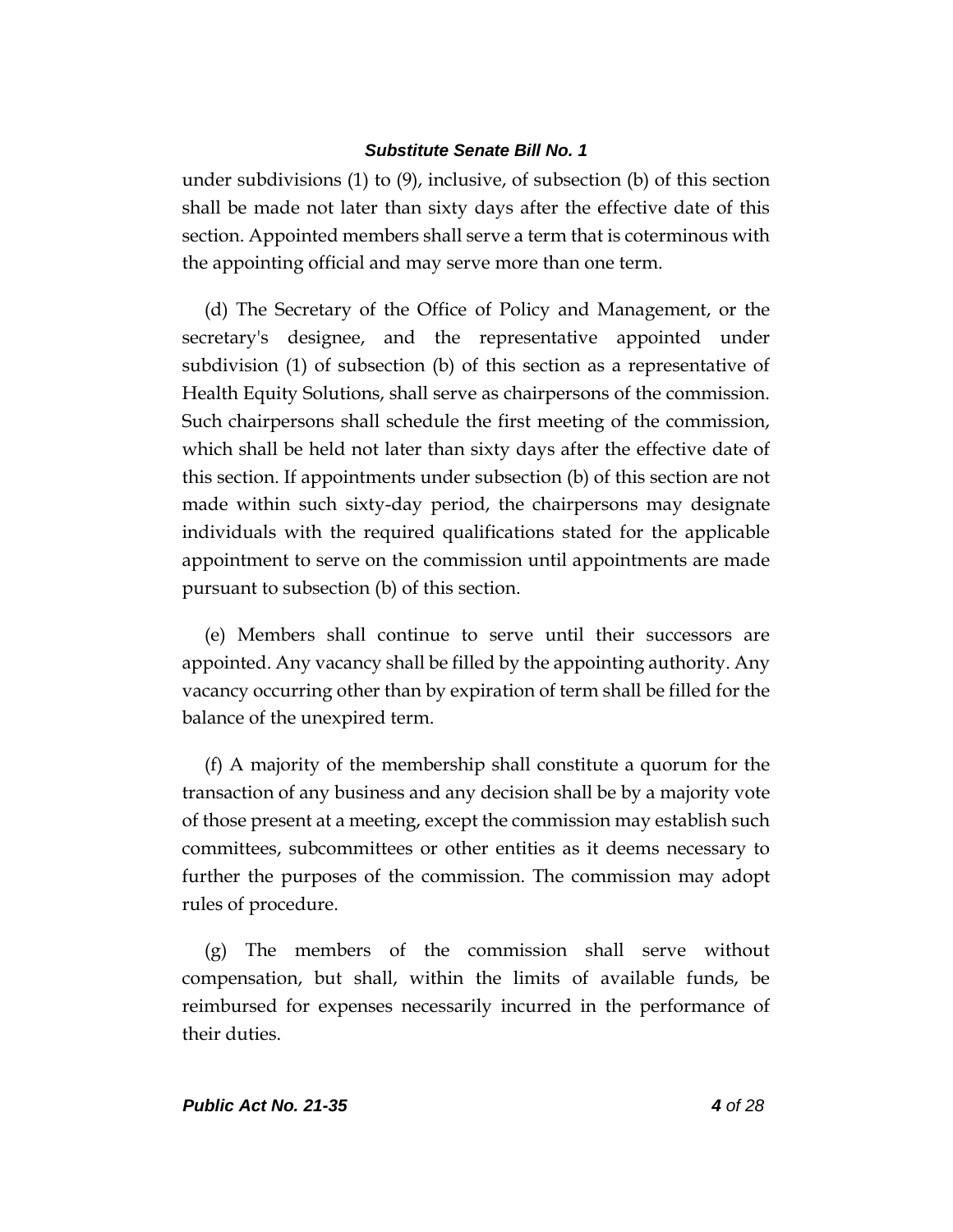(h) The commission, by majority vote, shall hire an executive director to serve as administrative staff of the commission, who shall serve at the pleasure of the commission. The commission may request the assistance of the Joint Committee on Legislative Management in hiring the executive director. The executive director may hire not more than two executive assistants to assist in carrying out the duties of the commission.

(i) The commission shall have the following powers and duties: To (1) support collaboration by bringing together partners from many different sectors to recognize the links between health and other issues and policy areas and build new partnerships to promote health and equity and increase government efficiency; (2) create a comprehensive strategic plan to eliminate health disparities and inequities across sectors, in accordance with section 3 of this act; (3) study the impact that the public health crisis of racism has on vulnerable populations within diverse groups of the state population, including on the basis of race, ethnicity, sexual orientation, gender identity and disability, including, but not limited to, Black American descendants of slavery; (4) obtain from any legislative or executive department, board, commission or other agency of the state or any organization or other entity such assistance as necessary and available to carry out the purposes of this section; (5) accept any gift, donation or bequest for the purpose of performing the duties described in this section; (6) establish bylaws to govern its procedures; and (7) perform such other acts as may be necessary and appropriate to carry out the duties described in this section, including, but not limited to, the creation of subcommittees.

(j) The commission shall engage with a diverse range of community members, including people of color who identify as members of diverse groups of the state population, including on the basis of race, ethnicity, sexual orientation, gender identity and disability, who experience inequities in health, to make recommendations to the relevant state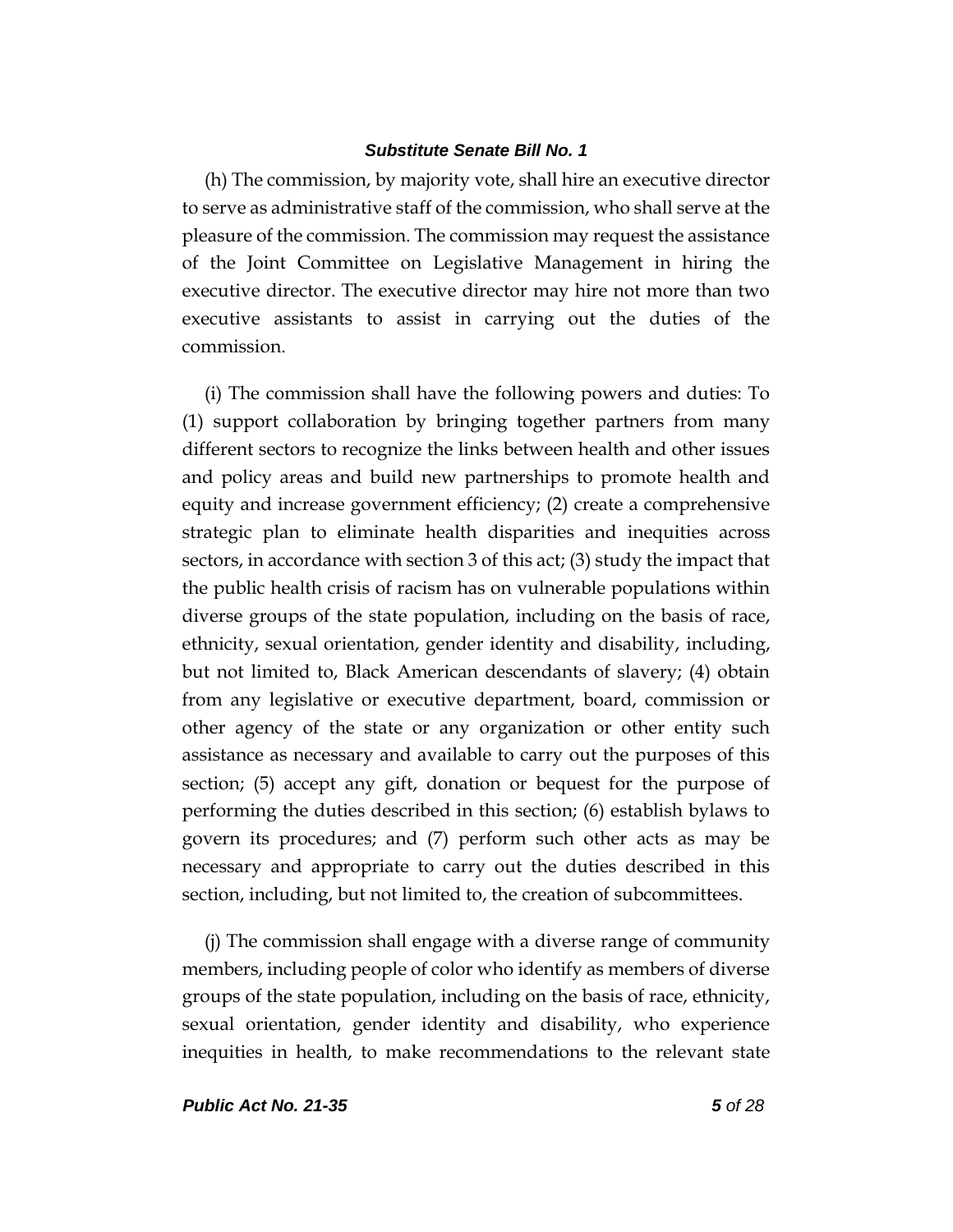agencies or other entities on an ongoing basis concerning the following: (1) Structural racism in the state's laws and regulations impacting public health, where, as used in this subdivision, "structural racism" means a system that structures opportunity and assigns value in a way that disproportionally and negatively impacts Black, Indigenous, Latino or Asian people or other people of color; (2) racial disparities in the state's criminal justice system and its impact on the health and well-being of individuals and families, including overall health outcomes and rates of depression, suicide, substance use disorder and chronic disease; (3) racial disparities in access to the resources necessary for healthy living, including, but not limited to, access to adequate fresh food and physical activity, public safety and the decrease of pollution in communities; (4) racial disparities in health outcomes; (5) the impact of zoning restrictions on the creation of housing disparities and such disparities' impact on public health; (6) racial disparities in state hiring and contracting processes; and (7) any suggestions to reduce the impact of the public health crisis of racism within the vulnerable populations studied under subdivision (3) of subsection (i) of this section.

(k) Not later than January 1, 2022, and every six months thereafter, the commission shall submit a report to the Secretary of the Office of Policy and Management and the joint standing committees of the General Assembly having cognizance of matters relating to public health and appropriations and the budgets of state agencies, in accordance with the provisions of section 11-4a of the general statutes, concerning (1) the activities of the commission during the prior sixmonth period; (2) any progress made in attaining the goal described in subsection (c) of section 3 of this act; (3) any recommended changes to such goal based on the research conducted by the commission, any disparity study performed by any state agency or entity, or any community input received; (4) the status of the comprehensive strategic plan required under section 3 of this act; and (5) any recommendations for policy changes or amendments to state law.

*Public Act No. 21-35 6 of 28*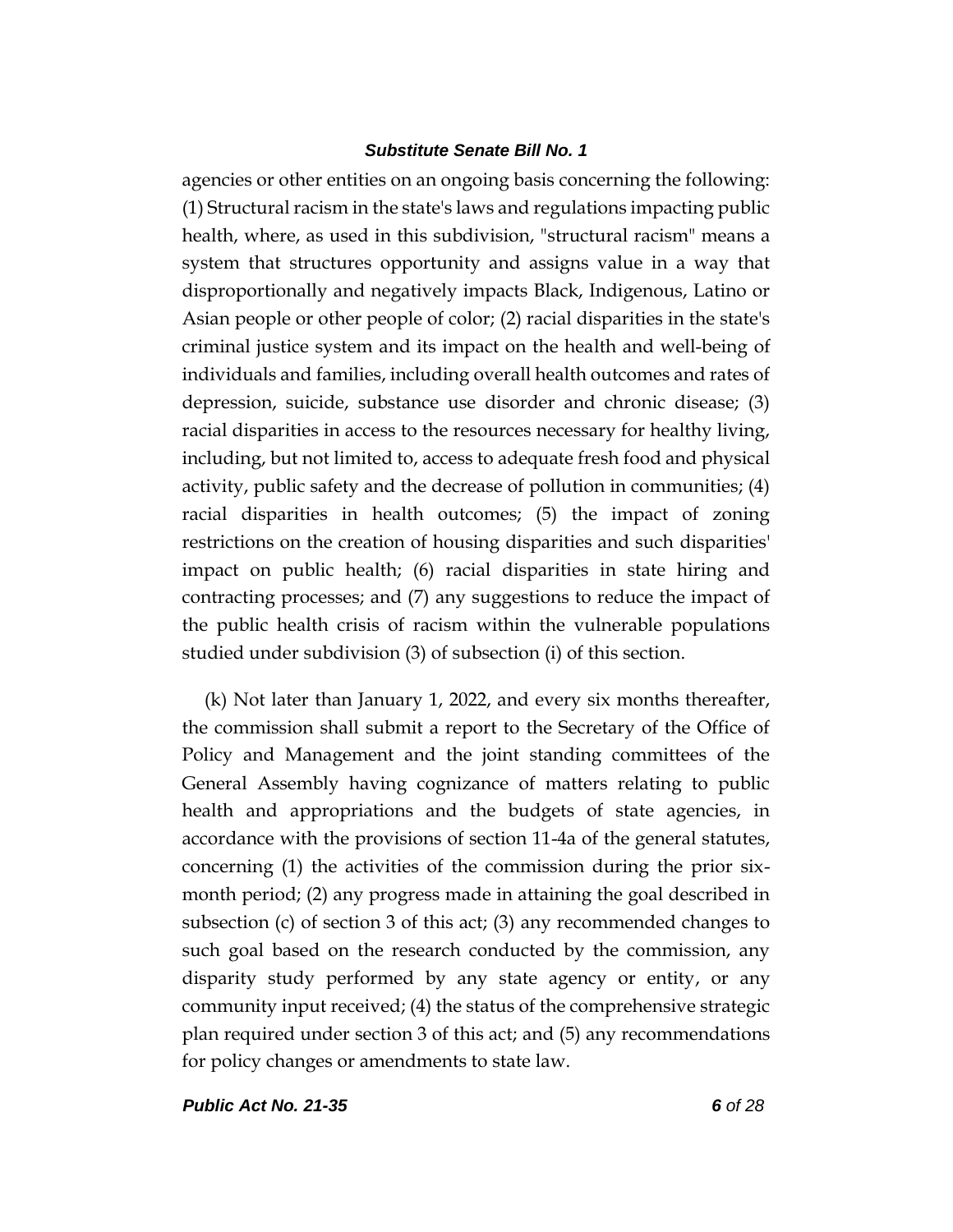Sec. 3. (NEW) (*Effective from passage*) (a) The Commission on Racial Equity in Public Health, established under section 2 of this act, shall develop and periodically update a comprehensive strategic plan to eliminate health disparities and inequities across sectors, including consideration of the following: Air and water quality, natural resources and agricultural land, affordable housing, infrastructure systems, public health, access to quality health care, social services, sustainable communities and the impact of climate change.

(b) Such plan shall address the incorporation of health and equity into specific policies, programs and government decision-making processes including, but not limited to, the following: (1) Disparities in laws and regulations impacting public health; (2) disparities in the criminal justice system; (3) disparities in access to resources, including, but not limited to, healthy food, safe housing, public safety and environments free of excess pollution; and (4) disparities in access to quality health care.

(c) Not later than January 1, 2022, as part of such plan, the commission shall determine, using available scientifically based measurements, the percentages of disparity in the state based on race, in the following areas: (1) Education indicators, including kindergarten readiness, third grade reading proficiency, scores on the mastery examination, administered pursuant to section 10-14n of the general statutes, rates of school-based discipline, high school graduation rates and retention rates after the first year of study for institutions of higher education in the state, as defined in section 3-22a of the general statutes; (2) health care utilization and outcome indicators, including health insurance coverage rates, pregnancy and infant health outcomes, emergency room visits and deaths related to conditions associated with exposure to environmental pollutants, including respiratory ailments, quality of life, life expectancy, lead poisoning and access to adequate healthy nutrition and self-reported well-being surveys; (3) criminal justice indicators, including rates of involvement with the justice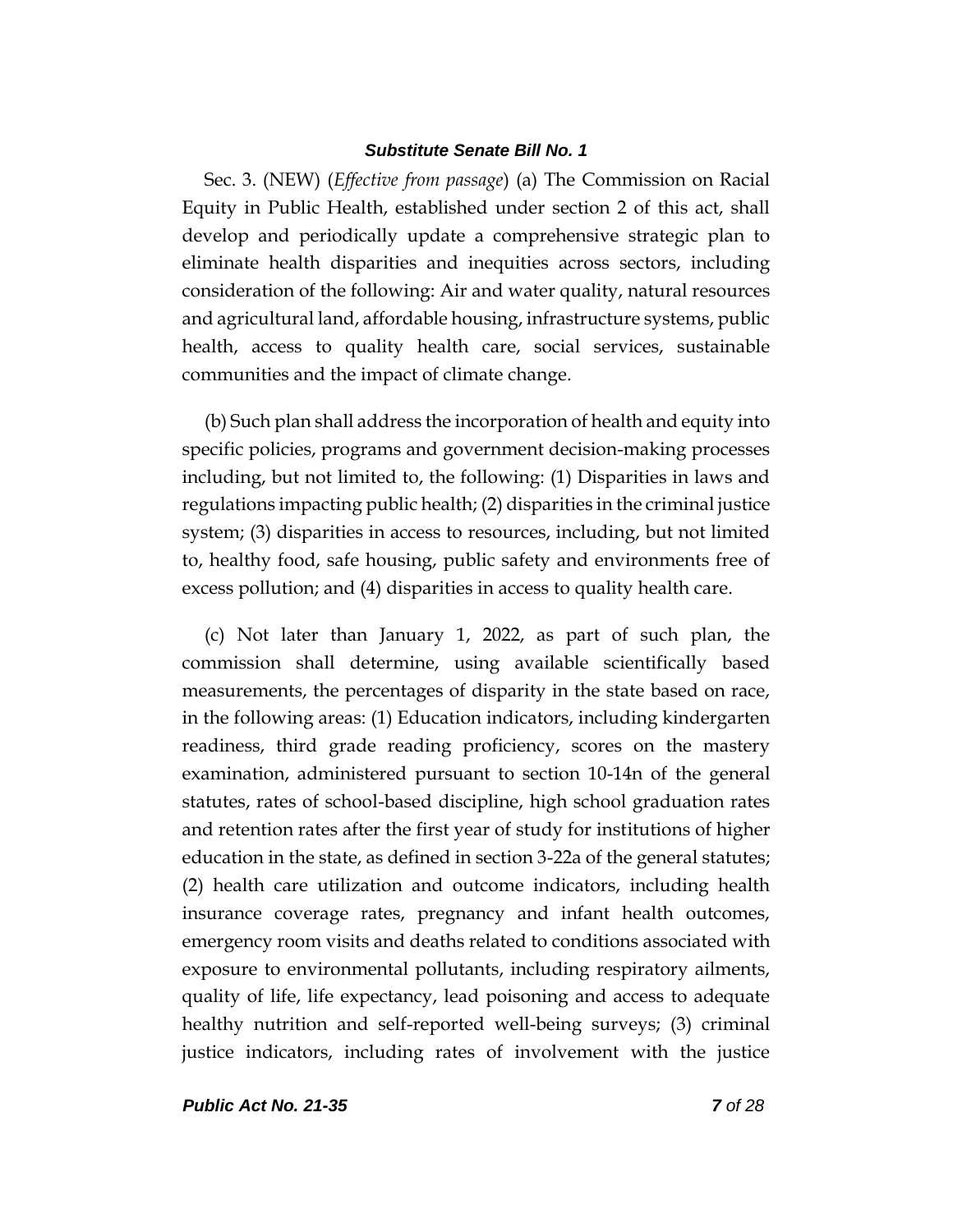system; and (4) economic indicators, including rates of poverty, income and housing insecurity. It shall be the goal of the state to attain at least a seventy per cent reduction in the racial disparities set forth in subdivisions (1) to (4), inclusive, of this subsection from the percentage of disparities determined by the commission on or before January 1, 2022.

(d) Upon completion of the initial comprehensive strategic plan, and thereafter of any update to such plan, the commission shall submit the plan to the joint standing committee of the General Assembly having cognizance of matters relating to public health, in accordance with the provisions of section 11-4a of the general statutes, and to any other joint standing committee of the General Assembly having cognizance of matters relevant to what is contained in such plan, as determined by the commission.

Sec. 4. (*Effective from passage*) (a) As used in this section, "structural racism" means a system that structures opportunity and assigns value in a way that disproportionally and negatively impacts Black, Indigenous, Latino or Asian people or other people of color, and "state agency" has the same meaning as provided in section 1-79 of the general statutes. The Commission on Racial Equity in Public Health, established under section 2 of this act, shall determine best practices for state agencies to (1) evaluate structural racism within their own policies, practices, and operations, and (2) create and implement a plan, which includes the establishment of benchmarks for improvement, to ultimately eliminate any such structural racism within the agency.

(b) Not later than January 1, 2023, the commission shall submit a report, in accordance with the provisions of section 11-4a of the general statutes, to the joint standing committee of the General Assembly having cognizance of matters relating to government administration. Such report shall include the best practices established by the commission under this section and a recommendation on any legislation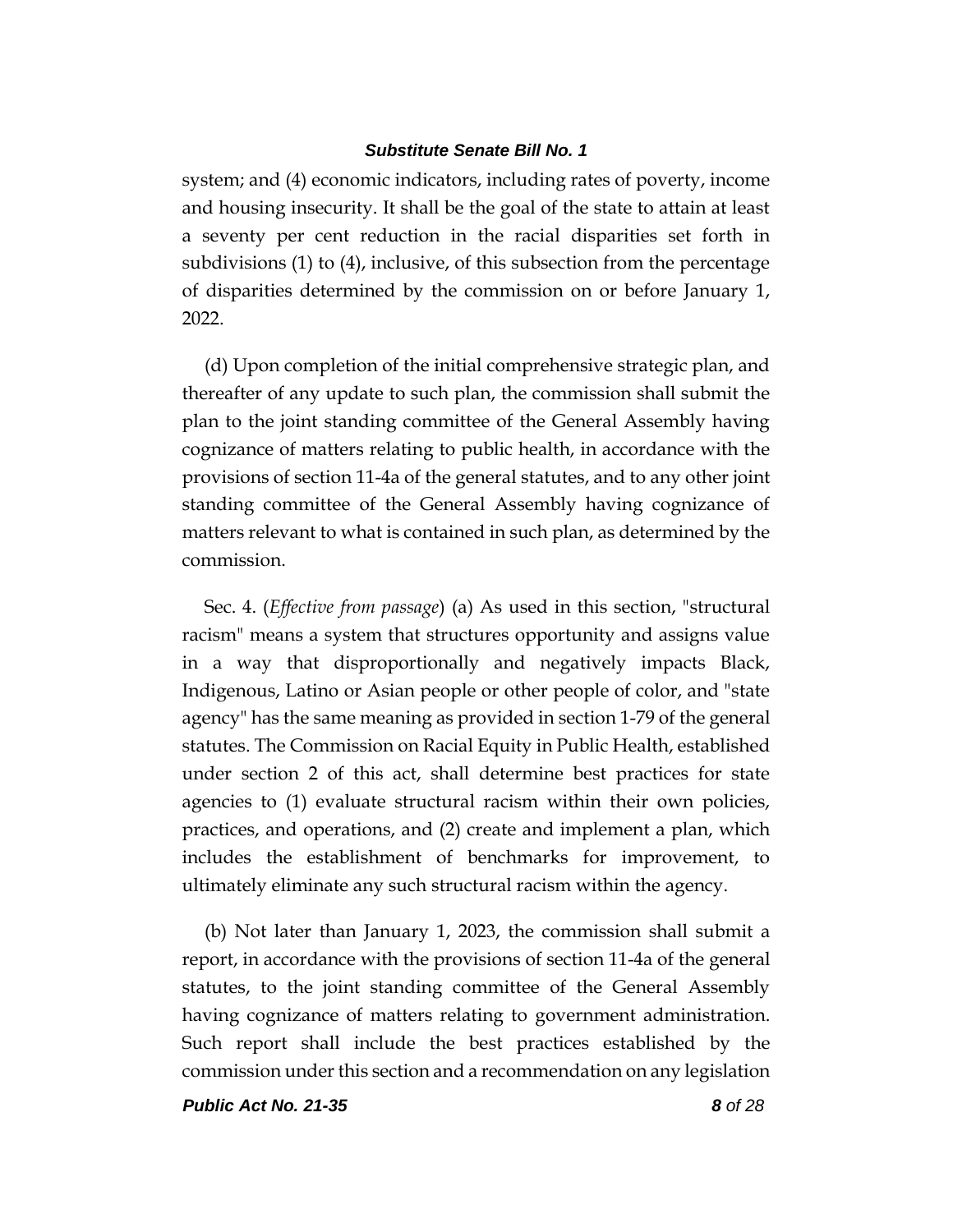to implement such practices within state agencies.

Sec. 5. (*Effective from passage*) The Commissioner of Public Health shall study the development and implementation of a recruitment and retention program for health care workers in the state who are people of color. Not later than February 1, 2022, the commissioner shall report the results of such study, in accordance with the provisions of section 11-4a of the general statutes, to the joint standing committee of the General Assembly having cognizance of matters relating to public health. Such report shall include any legislative recommendations to improve the recruitment and retention of people of color in the health care sector, including, but not limited to, recommendations for the implementation of such recruitment and retention program.

Sec. 6. (*Effective from passage*) The Department of Energy and Environmental Protection shall perform an assessment of racial equity within environmental health quality programs administered by said department. Not later than January 1, 2022, the department shall submit a report, in accordance with the provisions of section 11-4a of the general statutes, to the joint standing committee of the General Assembly having cognizance of matters relating to the environment. Such report shall include the results of such assessment and any legislative recommendations to improve racial equity within such programs.

Sec. 7. (*Effective from passage*) (a) As used in this section, "cultural humility" means a continuing commitment to (1) self-evaluation and critique of one's own worldview with regard to differences in cultural traditions and belief systems, and (2) awareness of, and active mitigation of, power imbalances between cultures.

(b) The Office of Higher Education, in collaboration with the Board of Regents for Higher Education and the Board of Trustees of The University of Connecticut, shall evaluate the recruitment and retention of people of color in health care preparation programs offered by the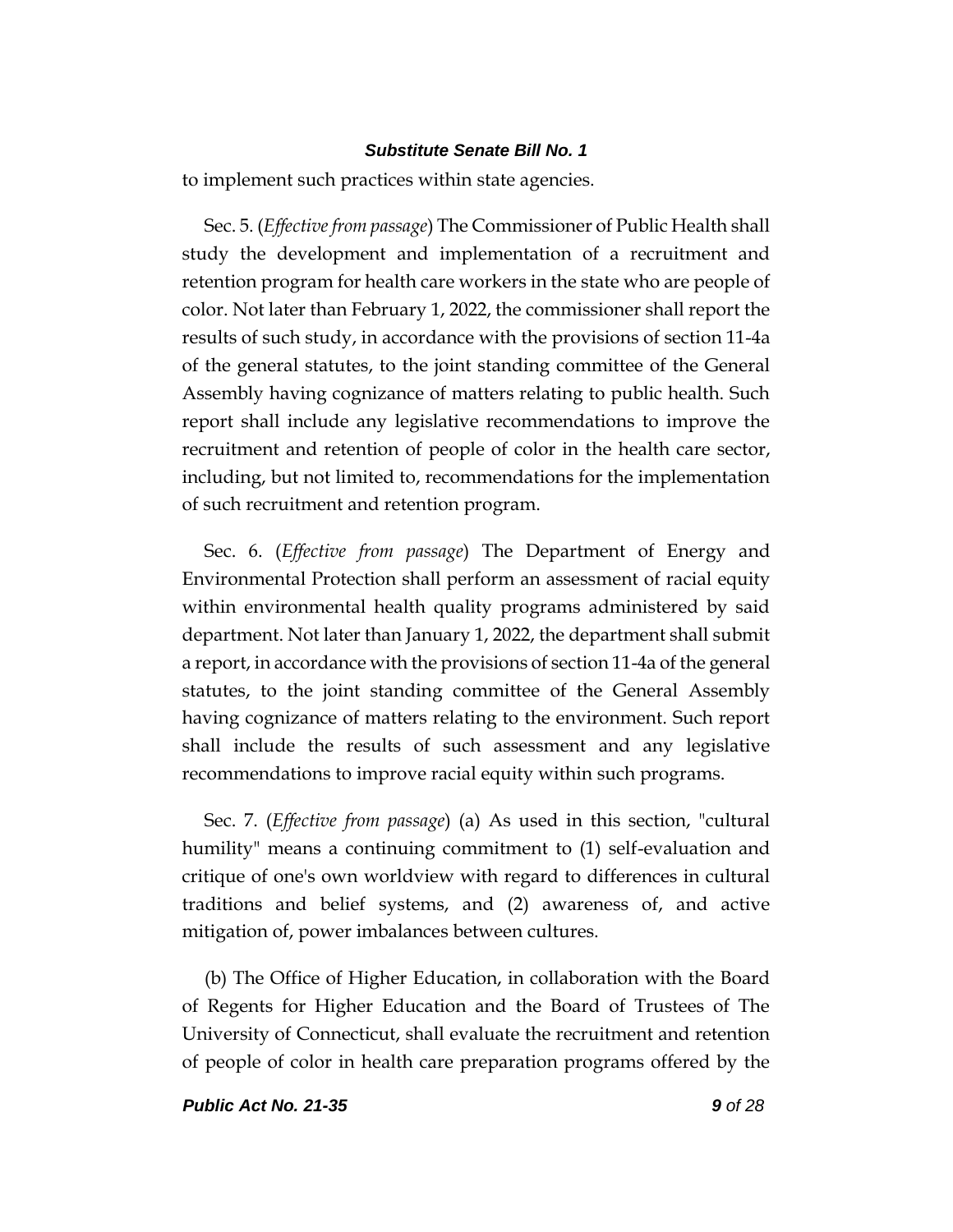constituent units of the state system of higher education and the inclusion of cultural humility education in such programs. Not later than January 1, 2022, the office shall submit a report, in accordance with the provisions of section 11-4a of the general statutes, to the joint standing committee of the General Assembly having cognizance of matters relating to higher education. Such report shall include the results of such evaluation and any legislative recommendations to improve the recruitment and retention of people of color in such programs and include additional cultural humility education in such programs.

Sec. 8. Subsection (b) of section 2-128 of the general statutes is repealed and the following is substituted in lieu thereof (*Effective from passage*):

(b) Not later than January first, annually, the executive director of the commission shall submit a status report, organized by subcommission, concerning its efforts in promoting the desired results listed in subdivision (1) of subsection (a) of this section to the joint standing committee of the General Assembly having cognizance of matters relating to appropriations and the budgets of state agencies in accordance with the provisions of section 11-4a. On and after January 1, 2022, such report shall include the status of amendments to the joint rules of the House of Representatives and the Senate concerning the preparation of racial and ethnic impact statements pursuant to section 2-24b.

Sec. 9. (*Effective from passage*) (a) There is established a gun violence intervention and prevention advisory committee for the purpose of advising the joint standing committees of the General Assembly having cognizance of matters relating to public health and human services on the establishment of a Commission on Gun Violence Intervention and Prevention to coordinate the funding and implementation of evidencebased, community-centric programs and strategies to reduce street-level

*Public Act No. 21-35 10 of 28*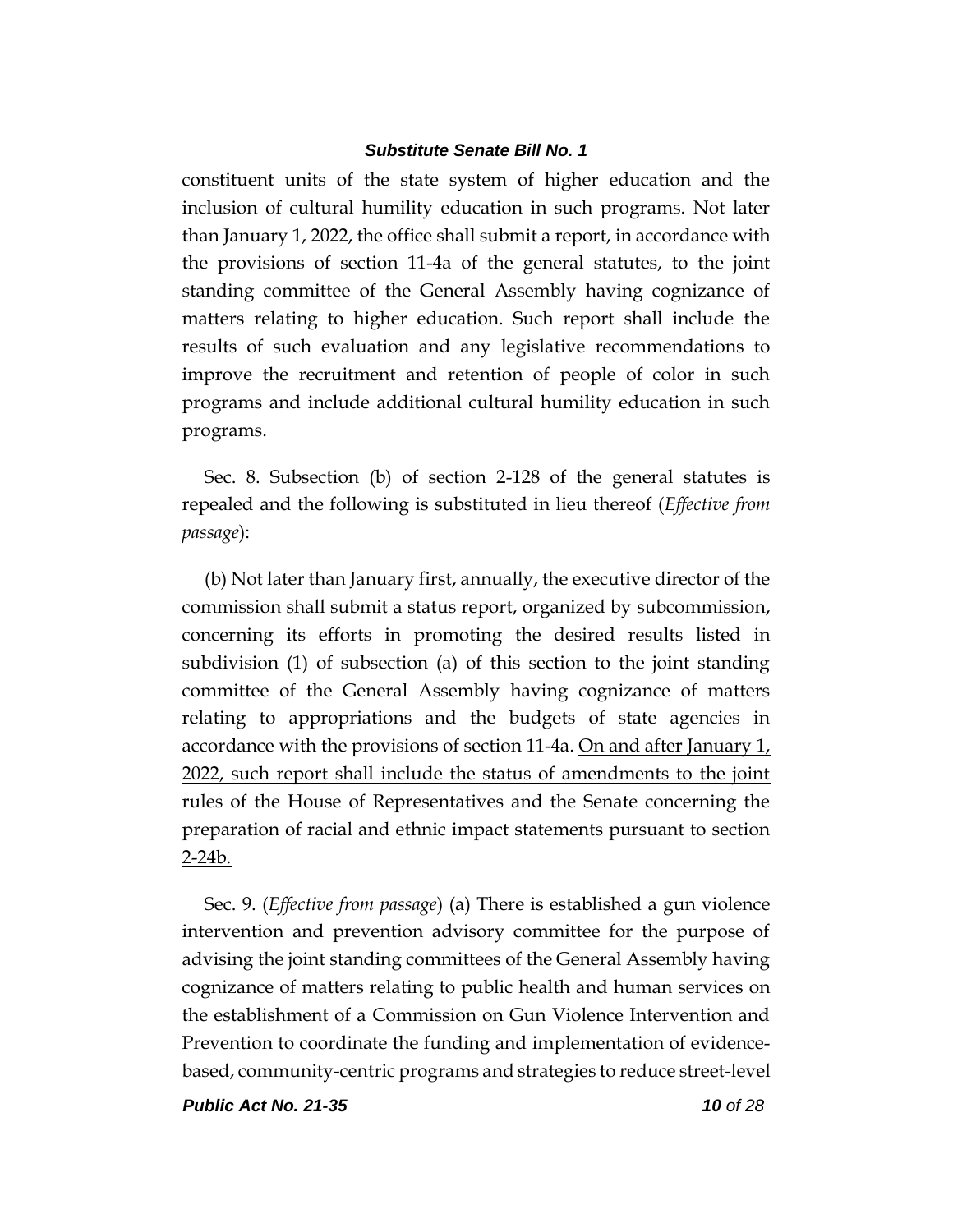gun violence in the state. The committee shall: (1) Consult with community outreach organizations, victim service providers, victims of community violence and gun violence, community violence and gun violence researchers and public safety and law enforcement representatives regarding strategies to reduce community violence and gun violence; (2) identify effective, evidence-based community violence and gun violence reduction strategies; (3) identify strategies to align the resources of state agencies to reduce community violence and gun violence; (4) identify state, federal and private funding opportunities for community violence and gun violence reduction initiatives; and (5) develop a public health and community engagement strategy for the Commission on Gun Violence Intervention and Prevention.

(b) The committee shall be composed of the following members:

(1) Two appointed by the speaker of the House of Representatives, one of whom shall be a representative of the Connecticut Hospital Association and one of whom shall be a representative of Compass Youth Collaborative;

(2) Two appointed by the president pro tempore of the Senate, one of whom shall be a representative of the Connecticut Violence Intervention Program and one of whom shall be a representative of Regional Youth Adult Social Action Partnership;

(3) Two appointed by the majority leader of the House of Representatives, one of whom shall be a representative of Hartford Communities That Care, Inc. and one of whom shall be a representative of CT Against Gun Violence;

(4) Two appointed by the majority leader of the Senate, one of whom shall be a representative of Project Longevity and one of whom shall be a representative of Saint Francis Hospital and Medical Center;

*Public Act No. 21-35 11 of 28* (5) One appointed by the minority leader of the House of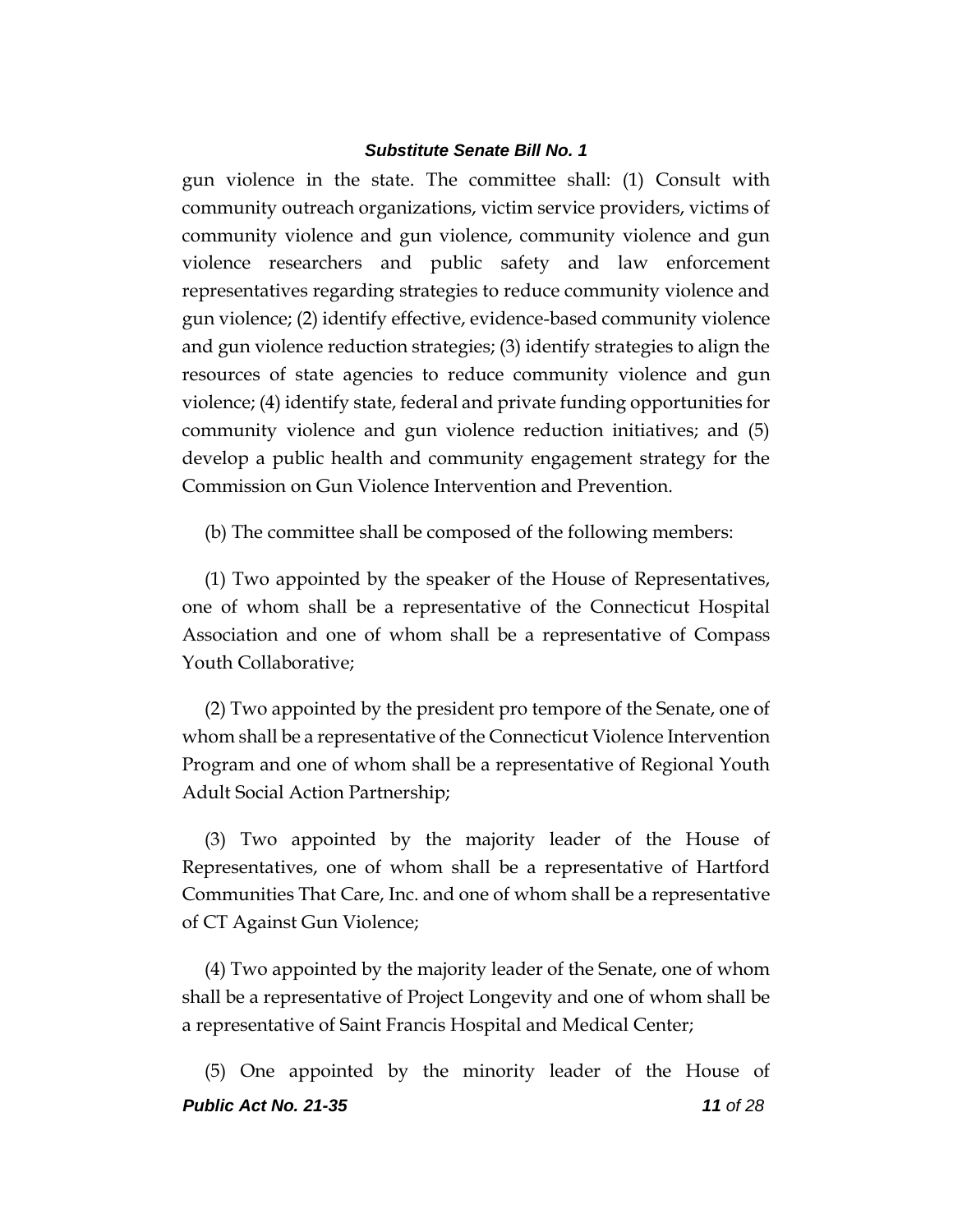Representatives, who shall be a representative of Yale New Haven Hospital;

(6) One appointed by the minority leader of the Senate, who shall be a representative of Hartford Hospital;

(7) One appointed by the House chairperson of the joint standing committee of the General Assembly having cognizance of matters relating to public health, who shall be a representative of You Are Not Alone (YANA);

(8) One appointed by the Senate chairperson of the joint standing committee of the General Assembly having cognizance of matters relating to public health, who shall be a representative of Mothers United Against Violence;

(9) One appointed by the executive director of the Commission on Women, Children, Seniors, Equity and Opportunity, who shall be a representative of the Health Alliance for Violence Intervention; and

(10) Two appointed by the Commissioner of Public Health, who shall be representatives of the Department of Public Health's Injury and Violence Surveillance Unit.

(c) All initial appointments to the committee shall be made not later than thirty days after the effective date of this section. Any vacancy shall be filled by the appointing authority.

(d) The president pro tempore of the Senate shall select the chairperson of the committee from among the members of the committee. Such chairperson shall schedule the first meeting of the committee, which shall be held not later than sixty days after the effective date of this section. The committee shall meet not less than bimonthly.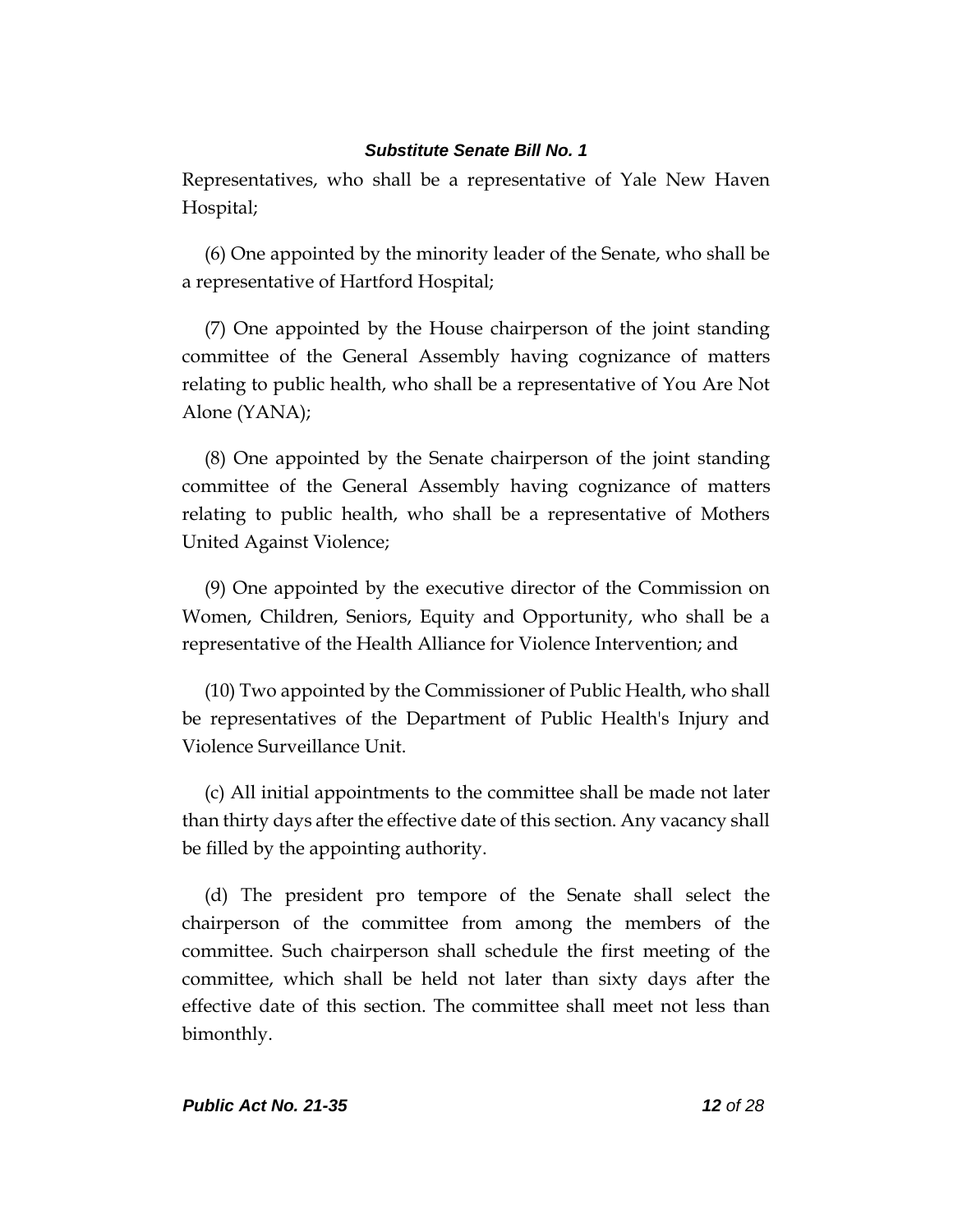(e) The administrative staff of the Commission on Women, Children, Seniors, Equity and Opportunity shall serve as administrative staff of the committee.

(f) Not later than January 1, 2022, the committee shall submit a report on its findings and recommendations to the joint standing committees of the General Assembly having cognizance of matters relating to public health and human services, in accordance with the provisions of section 11-4a of the general statutes. The committee shall terminate on the date that it submits such report or January 1, 2022, whichever is later.

Sec. 10. (*Effective from passage*) The Department of Public Health shall conduct a study on the state's COVID-19 response. Not later than February 1, 2022, the Commissioner of Public Health shall submit a preliminary report, in accordance with the provisions of section 11-4a of the general statutes, to the joint standing committee of the General Assembly having cognizance of matters relating to public health regarding the findings of such study. Such report may include the commissioner's recommendations for (1) any policy changes and amendments to the general statutes necessary to improve the state's response to future pandemics, including, but not limited to, recommendations regarding provisions of the general statutes or the regulations of Connecticut state agencies that should automatically be waived in the event of an occurrence or imminent threat of an occurrence of a communicable disease, except a sexually transmitted disease, or a public health emergency declared by the Governor pursuant to section 19a-131a of the general statutes in response to an epidemic or pandemic, and (2) how to improve administration of mass vaccinations, reporting and utilization of personal protective equipment supply during a public health emergency, cluster outbreak investigation and health care facilities' care for patients. As used in this section, "COVID-19" means the respiratory disease designated by the World Health Organization on February 11, 2020, as coronavirus 2019, and any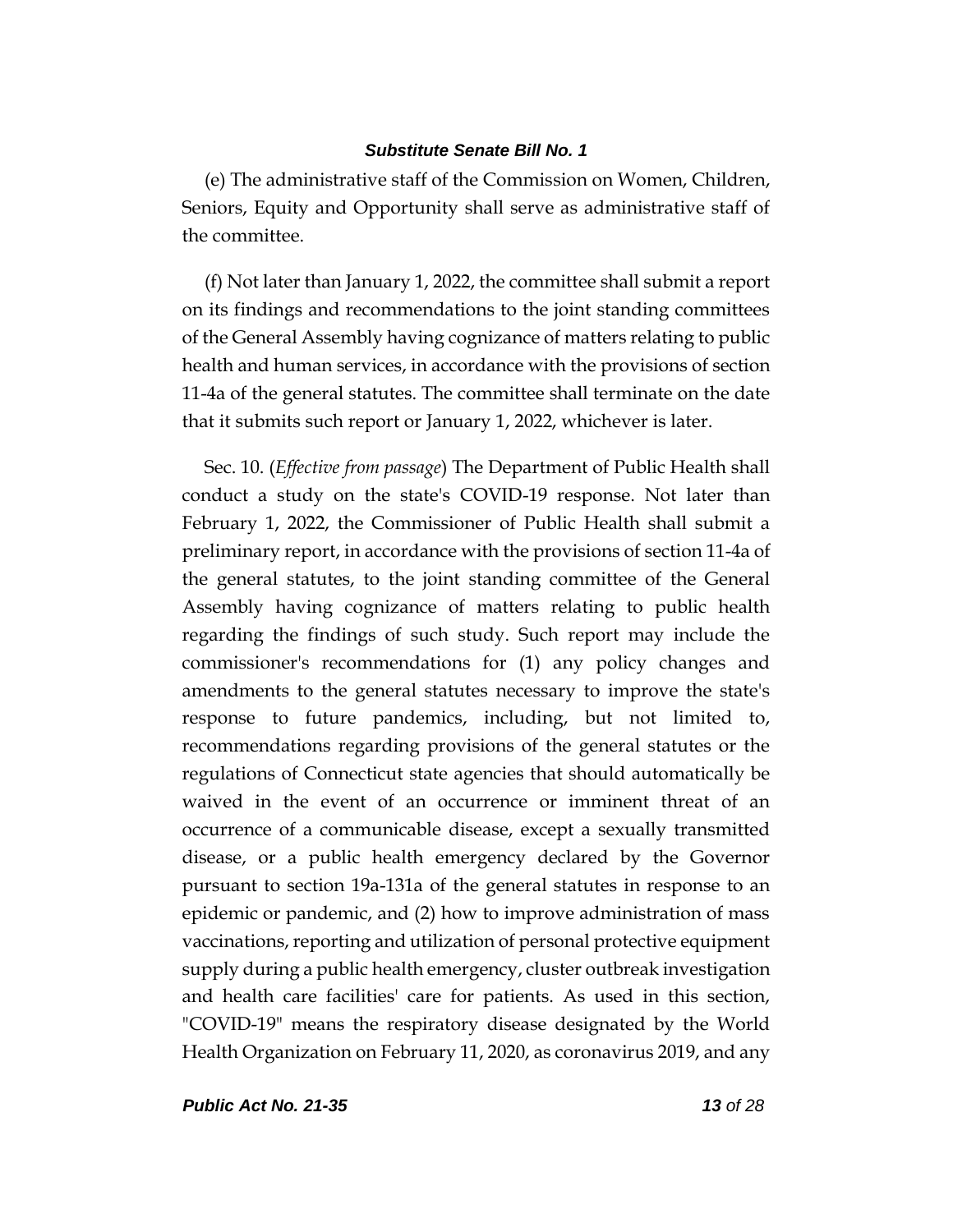related mutation thereof recognized by said organization as a communicable respiratory disease.

Sec. 11. (NEW) (*Effective from passage*) (a) On and after January 1, 2022, any state agency, board or commission that directly, or by contract with another entity, collects demographic data concerning the ancestry or ethnic origin, ethnicity, race or primary language of residents of the state in the context of health care or for the provision or receipt of health care services or for any public health purpose shall:

(1) Collect such data in a manner that allows for aggregation and disaggregation of data;

(2) Expand race and ethnicity categories to include subgroup identities as specified by the Community and Clinical Integration Program of the Office of Health Strategy and follow the hierarchical mapping to align with United States Office of Management and Budget standards;

(3) Provide the option to individuals of selecting one or more ethnic or racial designations and include an "other" designation with the ability to write in identities not represented by other codes;

(4) Provide the option to individuals to refuse to identify with any ethnic or racial designations;

(5) Collect primary language data employing language codes set by the International Organization for Standardization; and

(6) Ensure, in cases where data concerning an individual's ethnic origin, ethnicity or race is reported to any other state agency, board or commission, that such data is neither tabulated nor reported without all of the following information: (A) The number or percentage of individuals who identify with each ethnic or racial designation as their sole ethnic or racial designation and not in combination with any other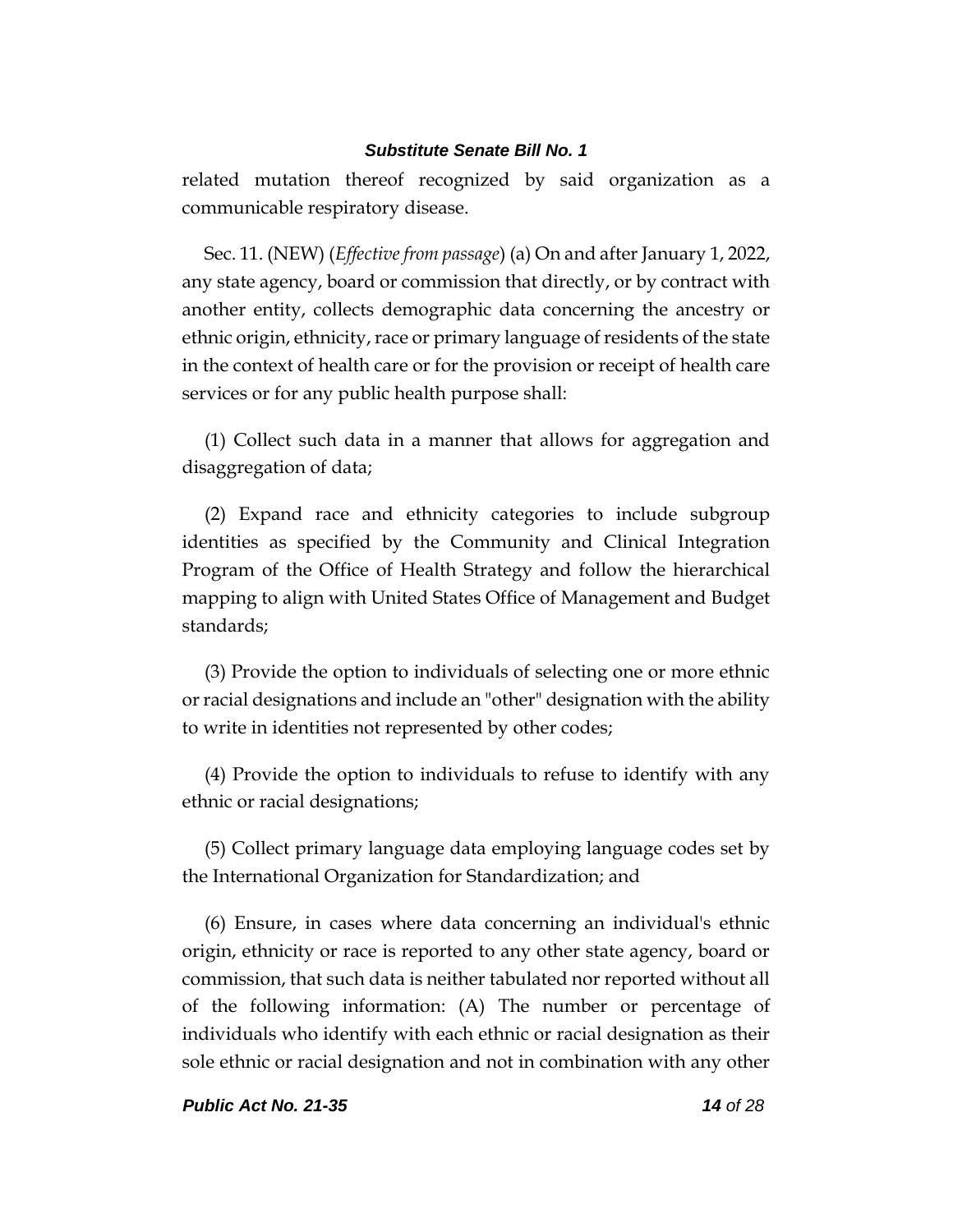ethnic or racial designation; (B) the number or percentage of individuals who identify with each ethnic or racial designation, whether as their sole ethnic or racial designation or in combination with other ethnic or racial designations; (C) the number or percentage of individuals who identify with multiple ethnic or racial designations; and (D) the number or percentage of individuals who do not identify or refuse to identify with any ethnic or racial designations.

(b) Each health care provider with an electronic health record system capable of connecting to and participating in the State-wide Health Information Exchange as specified in section 17b-59e of the general statutes shall, collect and include in its electronic health record system self-reported patient demographic data including, but not limited to, race, ethnicity, primary language, insurance status and disability status based upon the implementation plan developed under subsection (c) of this section. Race and ethnicity data shall adhere to standard categories as determined in subsection (a) of this section.

(c) Not later than August 1, 2021, the Office of Health Strategy shall consult with consumer advocates, health equity experts, state agencies and health care providers, to create an implementation plan for the changes required by this section.

(d) The Office of Health Strategy shall (1) review (A) demographic changes in race and ethnicity, as determined by the U.S. Census Bureau, and (B) health data collected by the state, and (2) reevaluate the standard race and ethnicity categories from time to time, in consultation with health care providers, consumers and the joint standing committee of the General Assembly having cognizance of matters relating to public health.

Sec. 12. Section 19a-59i of the general statutes is repealed and the following is substituted in lieu thereof (*Effective from passage*):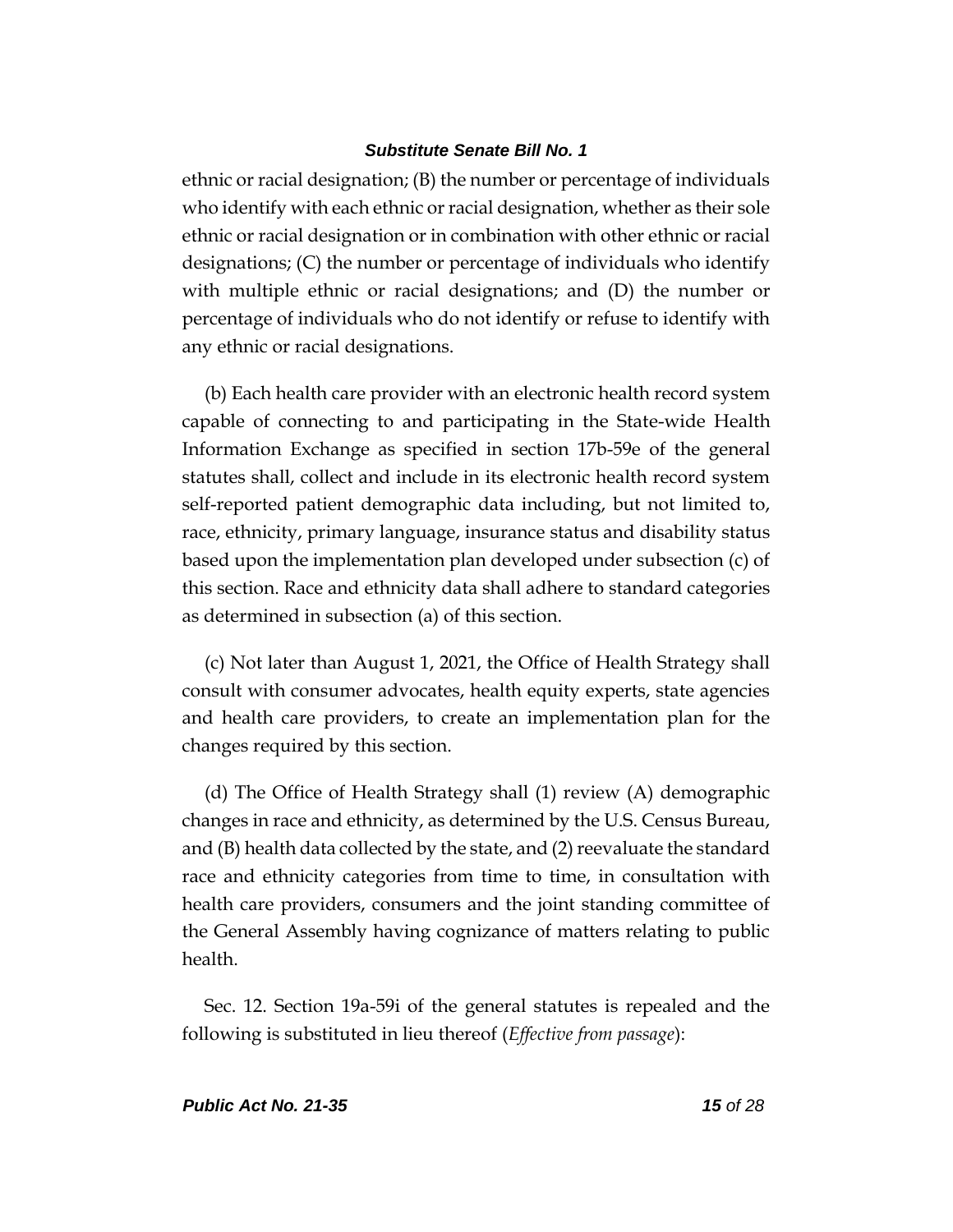(a) There is established a maternal mortality review committee within the department to conduct a comprehensive, multidisciplinary review of maternal deaths for purposes of identifying factors associated with maternal death and making recommendations to reduce maternal deaths.

(b) The cochairpersons of the maternal mortality review committee shall be the Commissioner of Public Health, or the commissioner's designee, and a representative designated by the Connecticut State Medical Society. The cochairpersons shall convene a meeting of the maternal mortality review committee upon the request of the Commissioner of Public Health.

(c) The maternal mortality review committee may include, but need not be limited to, any of the following members, as needed, depending on the maternal death case being reviewed:

(1) A physician licensed pursuant to chapter 370 who specializes in obstetrics and gynecology, appointed by the Connecticut State Medical Society;

(2) A physician licensed pursuant to chapter 370 who is a pediatrician, appointed by the Connecticut State Medical Society;

(3) A community health worker, appointed by the Commission on Women, Children, Seniors, Equity and Opportunity;

(4) A nurse-midwife licensed pursuant to chapter 377, appointed by the Connecticut Nurses Association;

(5) A clinical social worker licensed pursuant to chapter 383b, appointed by the Connecticut Chapter of the National Association of Social Workers;

(6) A psychiatrist licensed pursuant to chapter 370, appointed by the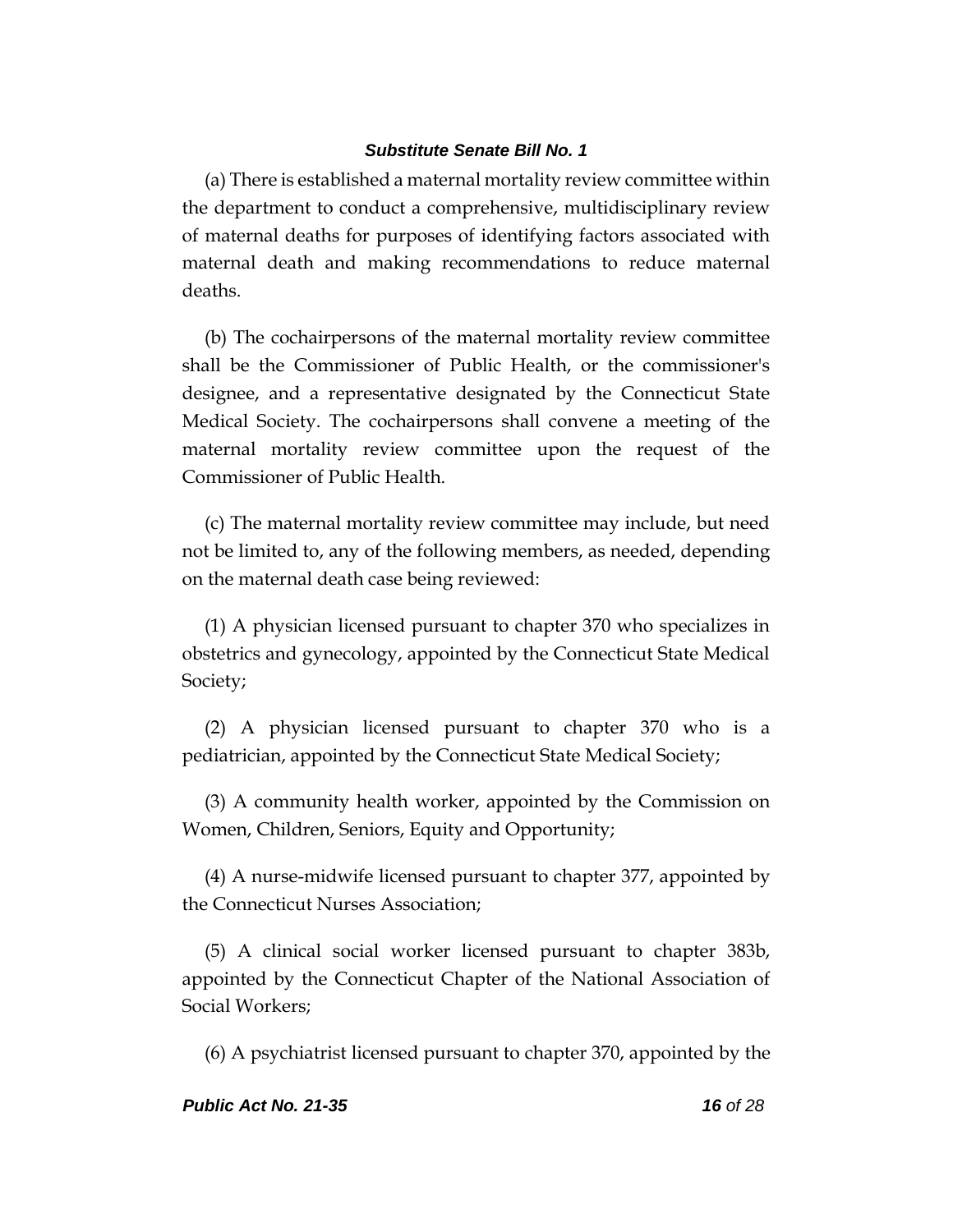Connecticut Psychiatric Society;

(7) A psychologist licensed pursuant to chapter 20-136, appointed by the Connecticut Psychological Association;

(8) The Chief Medical Examiner, or the Chief Medical Examiner's designee;

(9) A member of the Connecticut Hospital Association;

(10) A representative of a community or regional program or facility providing services for persons with psychiatric disabilities or persons with substance use disorders, appointed by the Commissioner of Public Health;

(11) A representative of The University of Connecticut-sponsored health disparities institute; or

(12) Any additional member the cochairpersons determine would be beneficial to serve as a member of the committee.

(d) Whenever a meeting of the maternal mortality review committee takes place, the committee shall consult with relevant experts to evaluate the information and findings obtained from the department pursuant to section 19a-59h and make recommendations regarding the prevention of maternal deaths. Not later than ninety days after such meeting, the committee shall report, to the Commissioner of Public Health, any recommendations and findings of the committee in a manner that complies with section 19a-25.

(e) Not later than January 1, 2022, and annually thereafter, the maternal mortality review committee shall submit a report of disaggregated data, in accordance with the provisions of section 19a-25, regarding the information and findings obtained through the committee's investigation process to the joint standing committee of the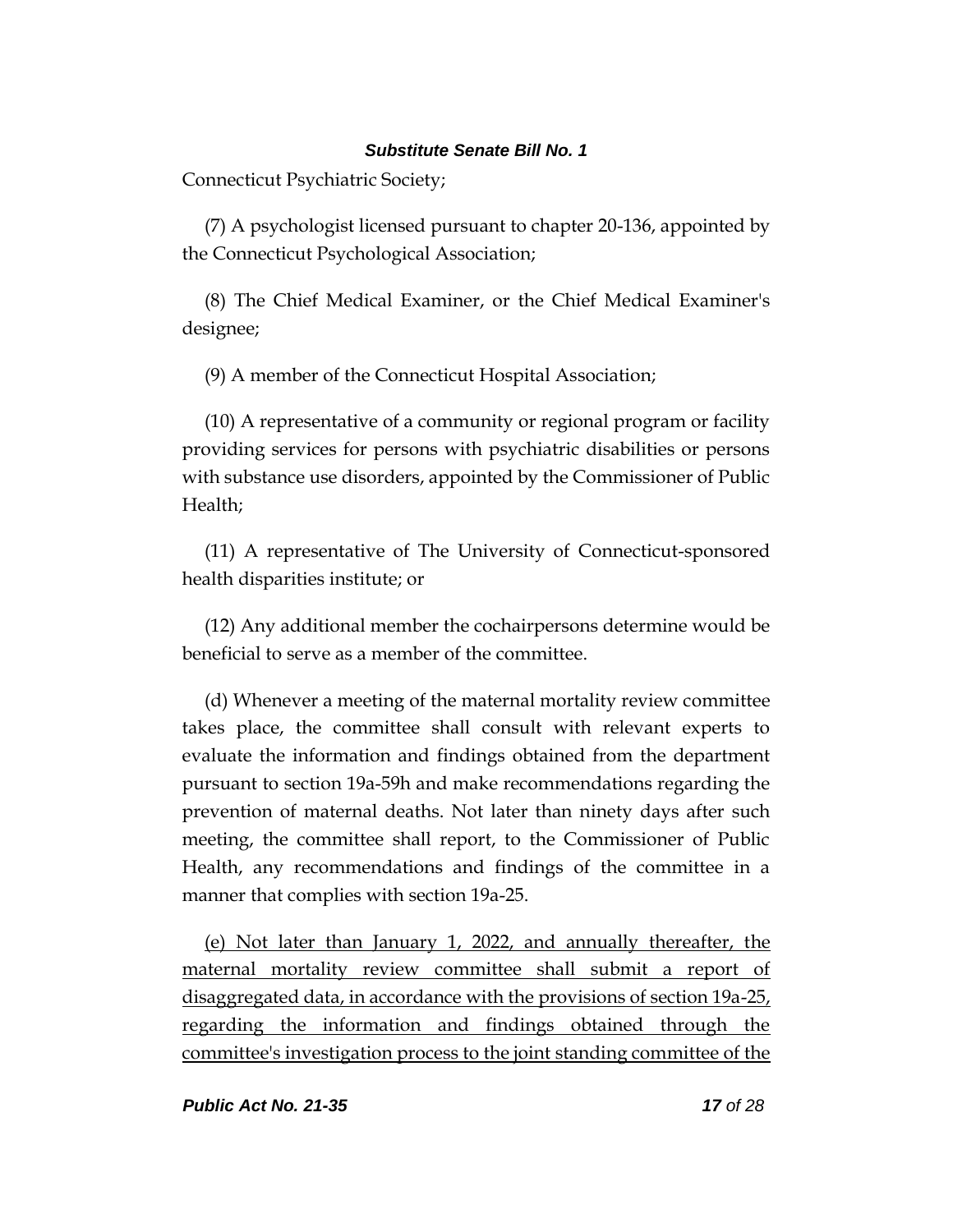General Assembly having cognizance of matters relating to public health, in accordance with the provisions of section 11-4a. Such report may include recommendations to reduce or eliminate racial inequities and other public health concerns regarding maternal mortality and severe maternal morbidity in the state.

**[**(e)**]** (f) All information provided by the department to the maternal mortality review committee shall be subject to the provisions of section 19a-25.

Sec. 13. Section 19a-490u of the general statutes is repealed and the following is substituted in lieu thereof (*Effective from passage*):

**[**On or after October 1, 2015, each**]** (a) Each hospital, as defined in section 19a-490, shall **[**be required to**]** include training in the symptoms of dementia as part of such hospital's regularly provided training to staff members who provide direct care to patients.

(b) On and after October 1, 2021, each hospital shall include training in implicit bias as part of such hospital's regularly provided training to staff members who provide direct care to women who are pregnant or in the postpartum period. As used in this subsection, "implicit bias" means an attitude or internalized stereotype that affects a person's perceptions, actions and decisions in an unconscious manner and often contributes to unequal treatment of a person based on such person's race, ethnicity, gender identity, sexual orientation, age, disability or other characteristic.

Sec. 14. (*Effective from passage*) The chairpersons of the joint standing committee of the General Assembly having cognizance of matters relating to public health shall convene a working group to advance breast health and breast cancer awareness and promote greater understanding of the importance of early breast cancer detection in the state. The working group shall (1) identify organizations that provide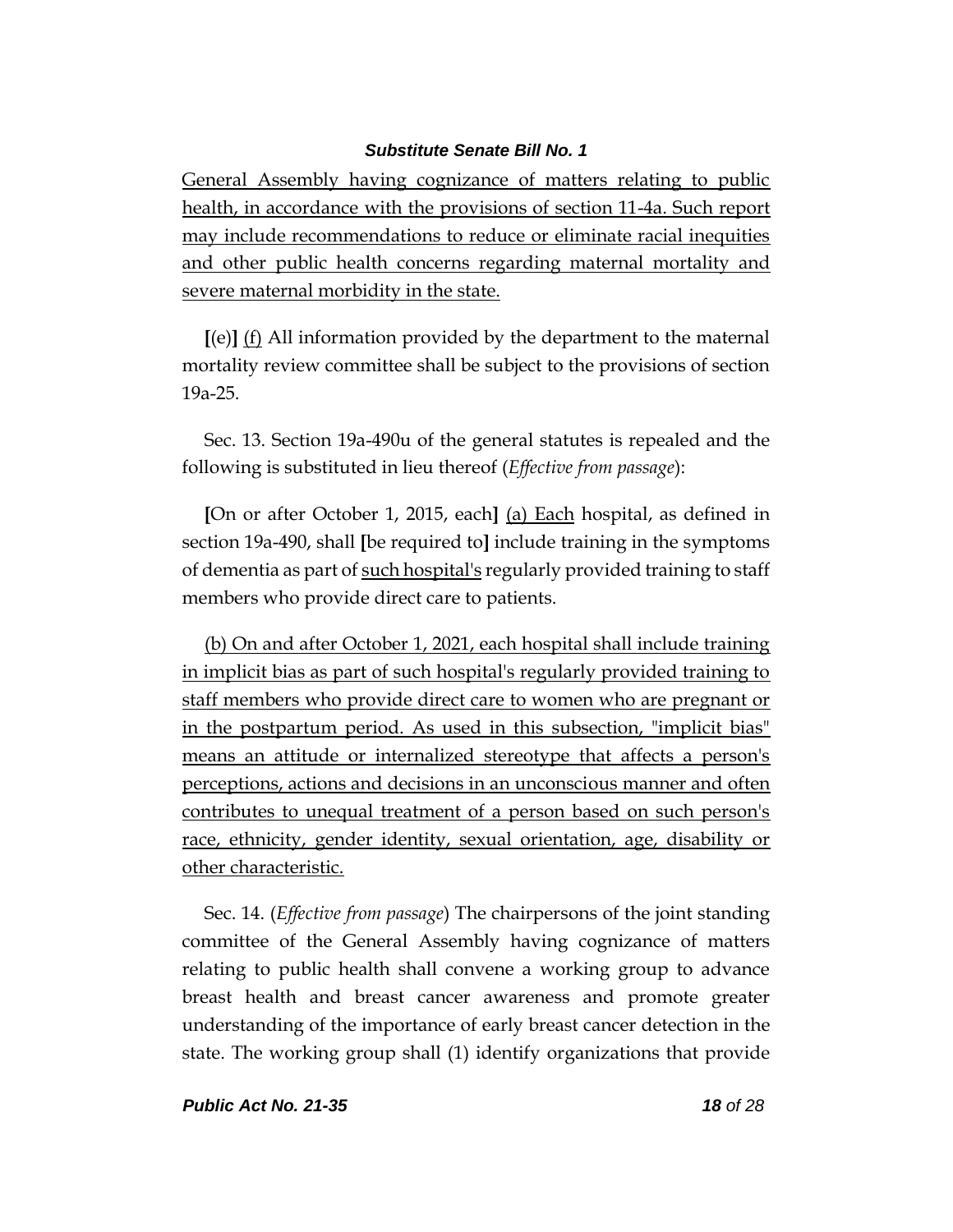outreach to individuals, including, but not limited to, young women of color and high school students, regarding the importance of breast health and early breast cancer detection; and (2) examine payment options for early breast cancer detection services available to such individuals. Not later than February 1, 2022, the working group shall submit, in accordance with the provisions of section 11-4a of the general statutes, recommendations to the joint standing committee of the General Assembly having cognizance of matters relating to public health, regarding appropriations or legislative proposals that will improve breast cancer awareness and early detection of breast cancer.

Sec. 15. (*Effective from passage*) (a) As used in this section, "doula" means a trained, nonmedical professional who provides physical, emotional and informational support, virtually or in person, to a pregnant person before, during and after birth.

(b) The Commissioner of Public Health shall conduct a scope of practice review pursuant to sections 19a-16d to 19a-16f, inclusive, of the general statutes to determine whether the Department of Public Health should establish a state certification process by which a person can be certified as a doula. The commissioner shall report, in accordance with the provisions of section 11-4a of the general statutes, the findings of such committee and any recommendations to the joint standing committee of the General Assembly having cognizance of matters relating to public health on or before February 1, 2022.

Sec. 16. (*Effective from passage*) (a) There is established a working group to develop recommendations for the strategic expansion of school-based health center services in the state. The working group shall consider, but need not be limited to, the following: (1) Specific geographical regions of the state where additional school-based health centers may be needed, (2) options to expand or add services at existing school-based health centers, (3) methods for providing additional support for school-based health centers to expand telehealth services,

*Public Act No. 21-35 19 of 28*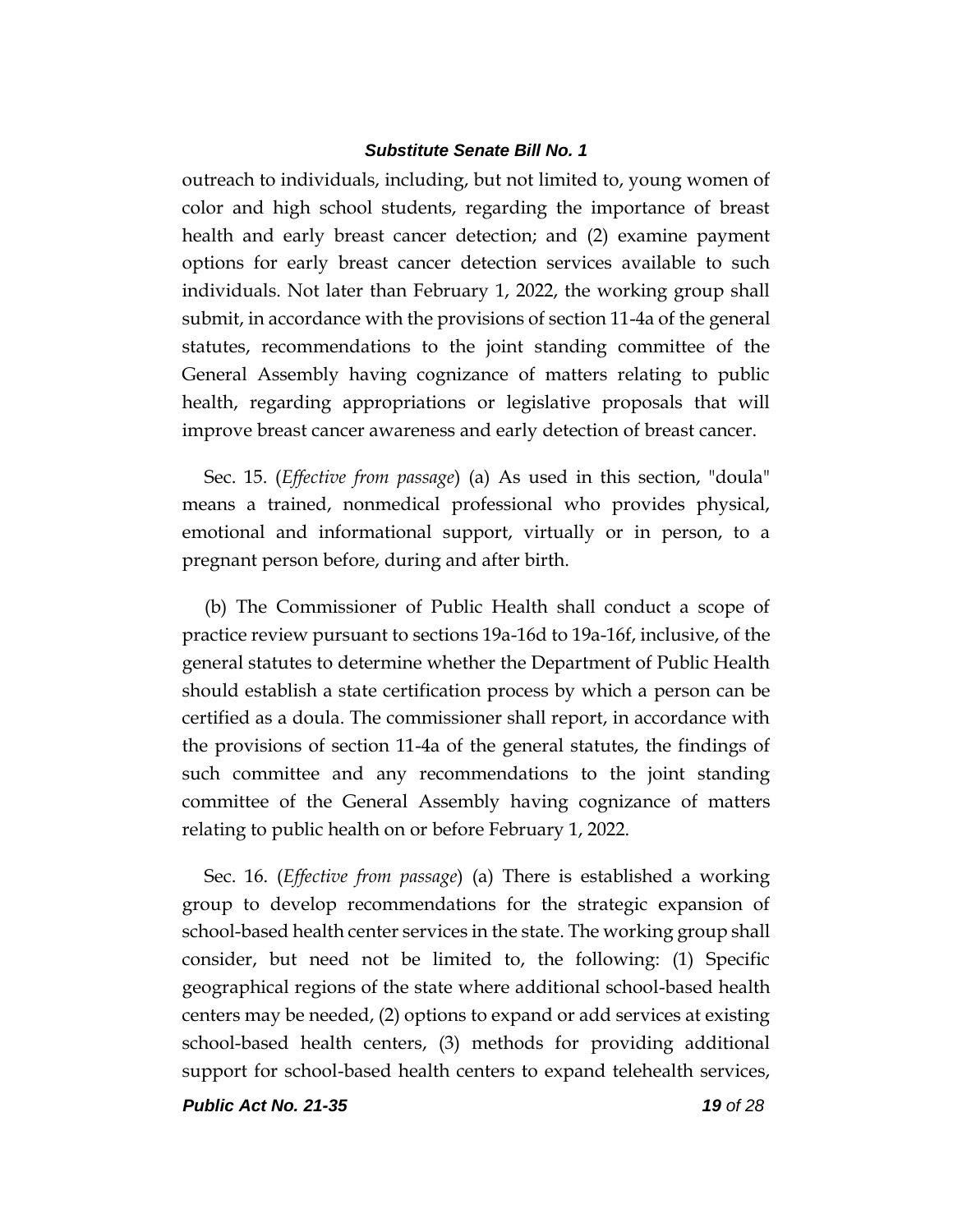(4) options for expanding insurance reimbursement for school-based health centers, and (5) options to expand access to school-based health centers or expand school-based health center sites, which may include establishing school-based mental health clinics. As used in this subsection, "school-based mental health clinic" means a clinic that (A) is located in or on the grounds of a school facility of a school district or school board or of an Indian tribe or tribal organization, (B) is organized through school, community and health provider relationships, (C) is administered by a sponsoring facility, and (D) provides on-site mental, emotional or behavioral health services to children and adolescents in accordance with state and local law, including laws relating to licensure and certification.

(b) The working group shall consist of the following members:

(1) The Commissioner of Public Health, or the commissioner's designee;

(2) The Commissioner of Social Services, or the commissioner's designee;

(3) The Commissioner of Children and Families, or the commissioner's designee;

(4) The Commissioner of Education, or the commissioner's designee;

(5) The Insurance Commissioner, or the commissioner's designee;

(6) The chairpersons of the joint standing committee of the General Assembly having cognizance of matters relating to public health, or the chairpersons' designees;

(7) The ranking members of the joint standing committee of the General Assembly having cognizance of matters relating to public health, or the ranking members' designees;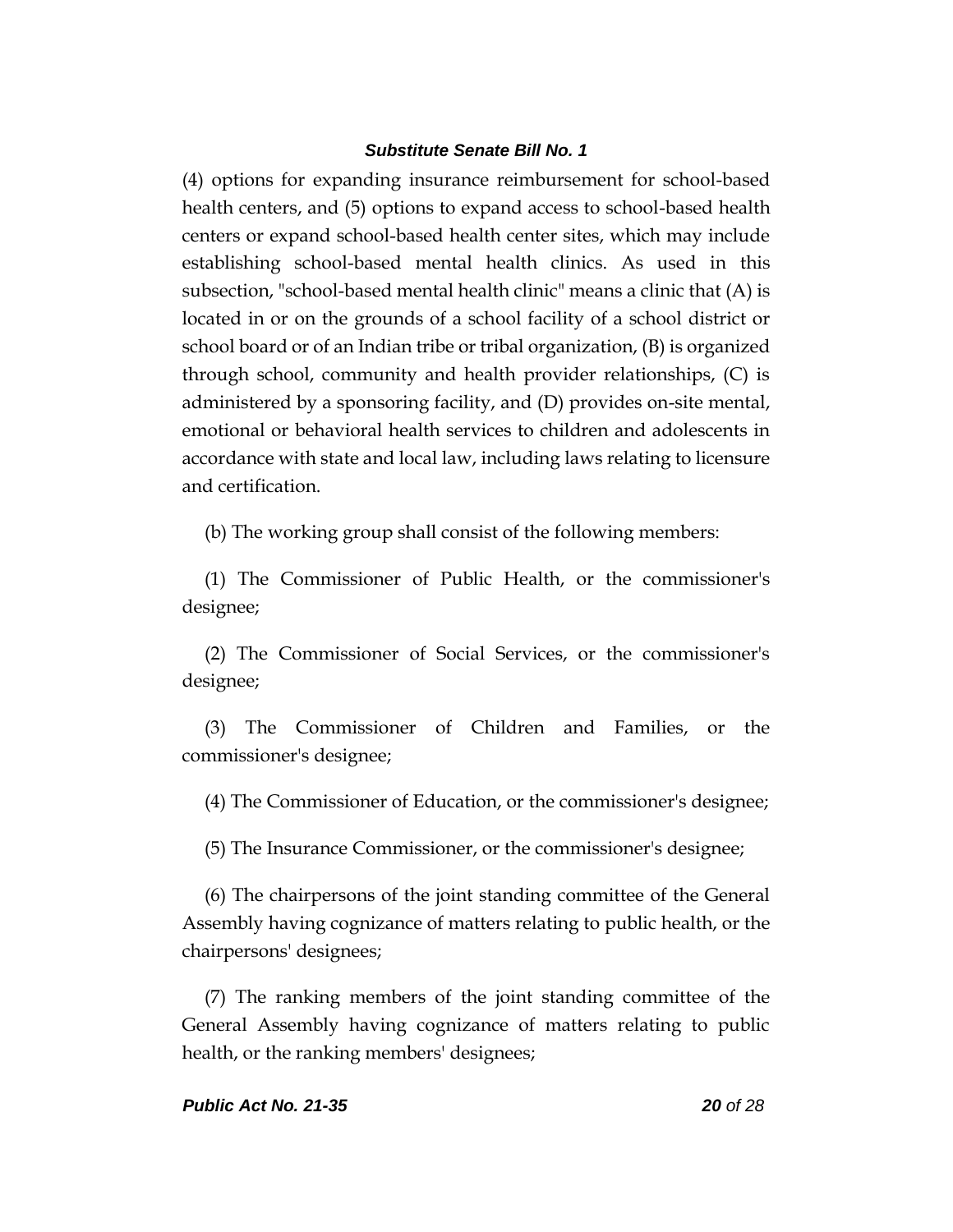(8) The chairpersons of the joint standing committee of the General Assembly having cognizance of matters relating to appropriations, or the chairpersons' designees;

(9) The ranking members of the joint standing committee of the General Assembly having cognizance of matters relating to appropriations, or the ranking members' designees;

(10) Two persons designated by the Connecticut Association of School Based Health Centers;

(11) One person designated by the Community Health Center Association of Connecticut;

(12) One person designated by the Connecticut Association of Healthcare Plans;

(13) One person designated by Connecticut Health Center, Inc.; and

(14) One person who is a children's mental health service provider, appointed by the Commissioner of Children and Families.

(c) The cochairpersons of the working group shall be the Commissioner of Public Health, or the commissioner's designee, and a member of the working group appointed pursuant to subdivisions (6) to (9), inclusive, of subsection (b) of this section, elected by the members of the working group. The cochairpersons shall schedule the first meeting of the working group, which shall be held not later than sixty days after the effective date of this section.

(d) Not later than February 1, 2022, the working group shall submit a report on its findings and any recommendations for the strategic expansion of school-based health center services, in accordance with section 11-4a of the general statutes, to the joint standing committees of the General Assembly having cognizance of matters relating to public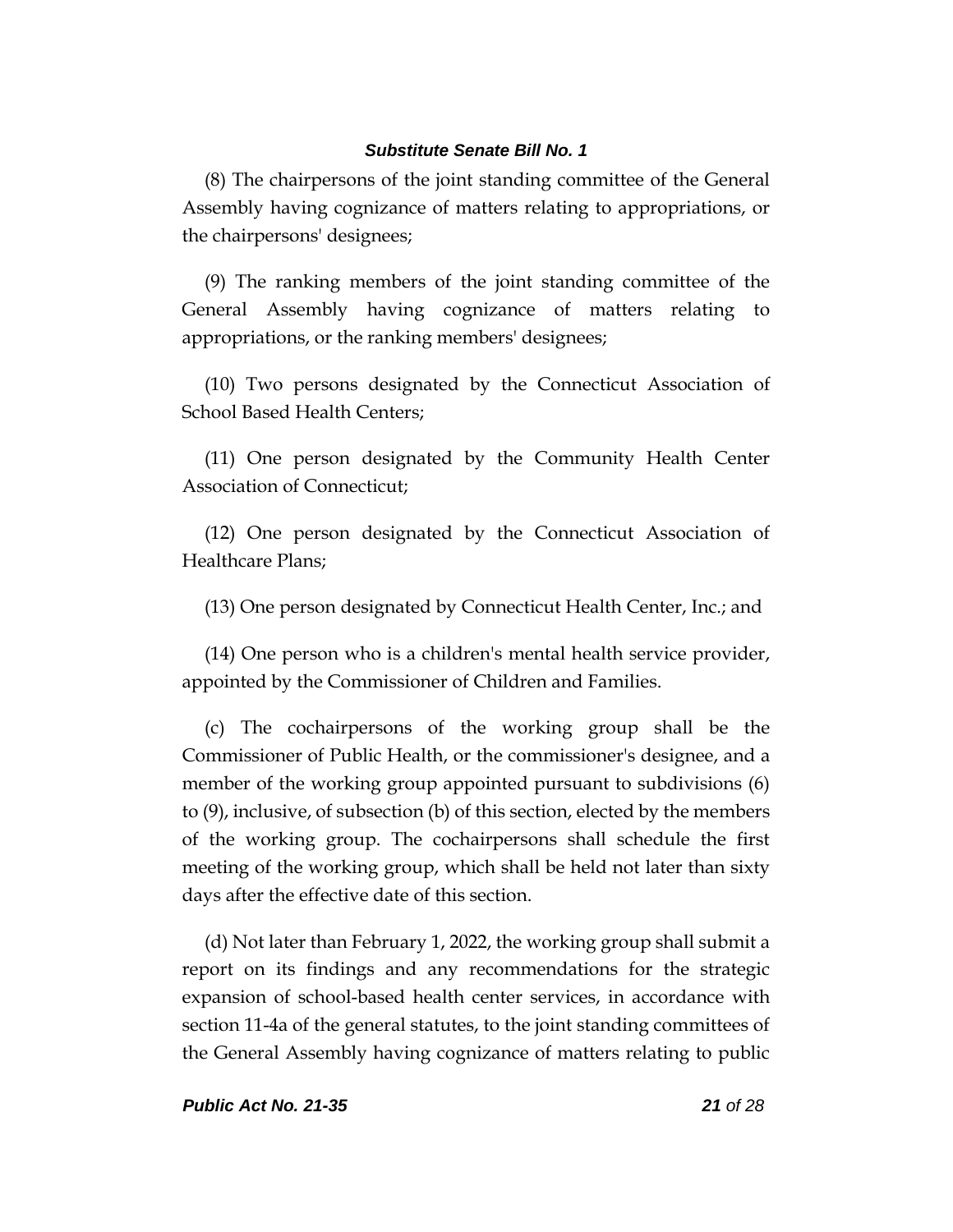health and appropriations. The working group shall terminate on the date that it submits such report or February 1, 2022, whichever is later.

Sec. 17. (*Effective from passage*) (a) For the fiscal years ending June 30, 2022, and June 30, 2023, the Department of Mental Health and Addiction Services shall, within available appropriations, increase access to mobile crisis services throughout the state by expanding such services' hours of operation to include nights and weekends.

(b) The Department of Mental Health and Addiction Services shall develop a plan to increase access to mobile crisis services throughout the state by making such services available twenty-four hours per day and seven days per week. Not later than January 1, 2022, the Commissioner of Mental Health and Addiction Services shall submit a report, in accordance with the provisions of section 11-4a of the general statutes, to the joint standing committees of the General Assembly having cognizance of matters relating to public health and appropriations, regarding such plan. Such report shall include any legislative recommendations necessary to implement such plan.

# Sec. 18. (*Effective from passage*) (a) As used in this section:

(1) "Peer support services" means all nonmedical mental health care services and substance use services provided by peer support specialists; and

(2) "Peer support specialist" means an individual providing peer support services to another individual in the state.

(b) There is established a task force to study peer support services and to encourage health care providers to use such peer support services when providing care to patients. Such study shall include, but need not be limited to, an examination of methods available for the delivery and certification of peer support services and payment mechanisms for such services.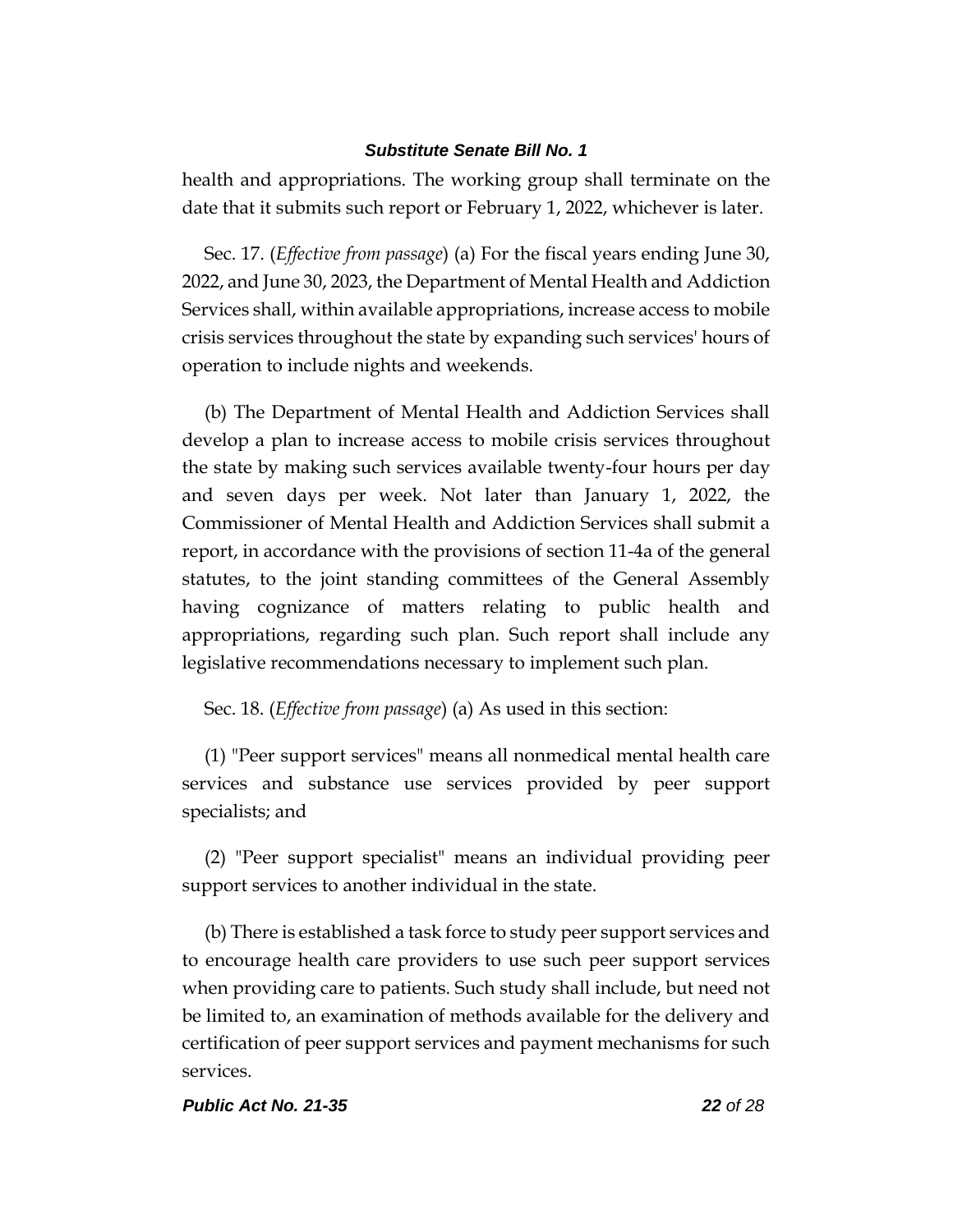(c) The task force shall consist of the following members:

(1) Two appointed by the speaker of the House of Representatives, one of whom has personal experience with psychiatric or substance use disorders;

(2) Two appointed by the president pro tempore of the Senate, one of whom has personal experience with psychiatric or substance use disorders;

(3) One appointed by the majority leader of the House of Representatives;

(4) One appointed by the majority leader of the Senate;

(5) One appointed by the minority leader of the House of Representatives, who has personal experience with psychiatric or substance use disorders;

(6) One appointed by the minority leader of the Senate, who has personal experience with psychiatric or substance use disorders;

(7) The Commissioner of Mental Health and Addiction Services, or the commissioner's designee; and

(8) Two persons appointed by the Governor, one of whom has personal experience with psychiatric or substance use disorders.

(d) Any member of the task force appointed under subdivision (1),  $(2)$ ,  $(3)$ ,  $(4)$ ,  $(5)$  or  $(6)$  of subsection  $(c)$  of this section may be a member of the General Assembly.

(e) All initial appointments to the task force shall be made not later than thirty days after the effective date of this section. Any vacancy shall be filled by the appointing authority.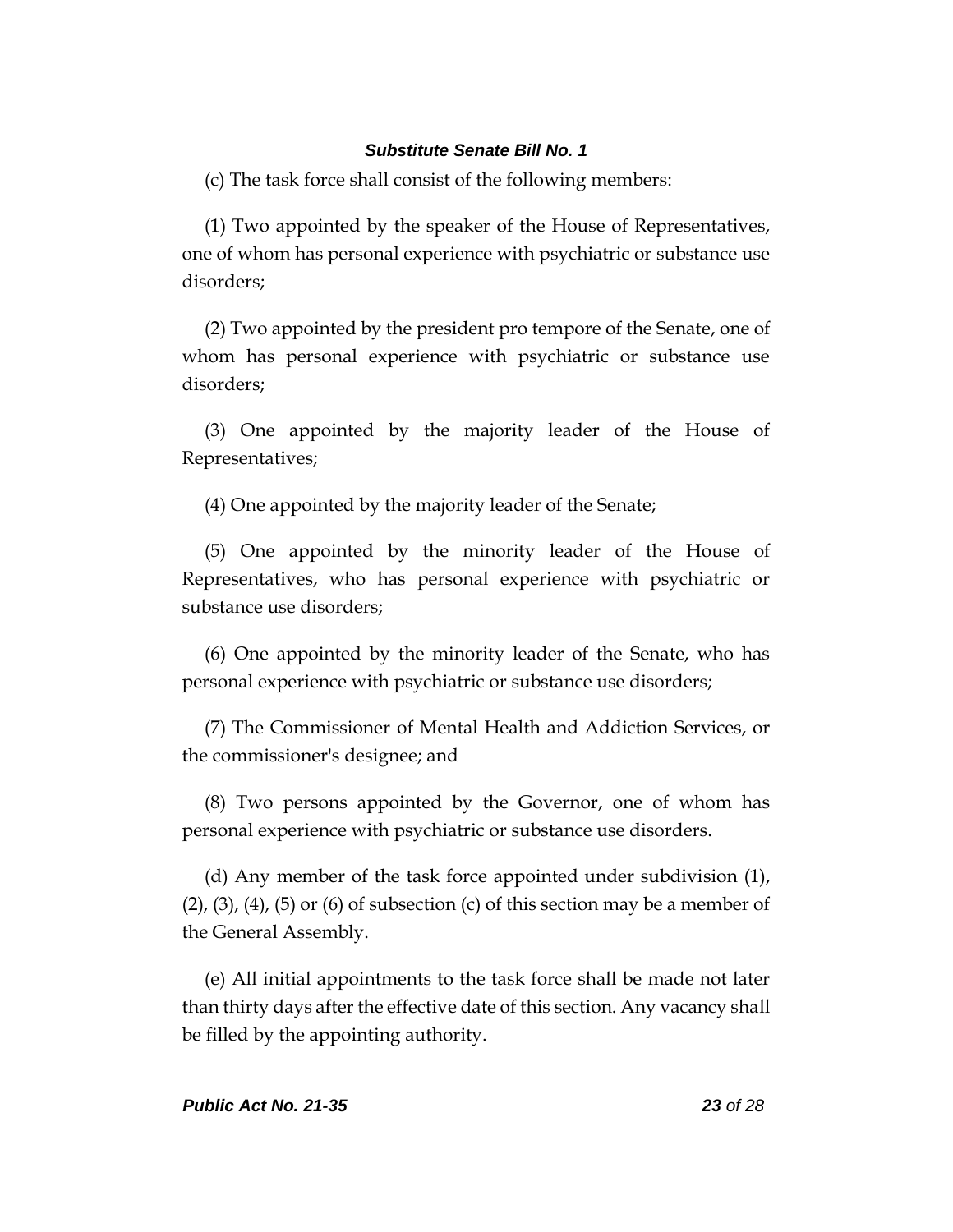(f) The speaker of the House of Representatives and the president pro tempore of the Senate shall select the chairpersons of the task force from among the members of the task force. Such chairpersons shall schedule the first meeting of the task force, which shall be held not later than sixty days after the effective date of this section.

(g) The administrative staff of the joint standing committee of the General Assembly having cognizance of matters relating to public health shall serve as administrative staff of the task force.

(h) Not later than January 1, 2022, the task force shall submit a report on its findings and recommendations to the joint standing committee of the General Assembly having cognizance of matters relating to public health, in accordance with the provisions of section 11-4a of the general statutes. The task force shall terminate on the date that it submits such report or January 1, 2022, whichever is later.

Sec. 19. (NEW) (*Effective from passage*) The Department of Mental Health and Addiction Services shall develop a mental health toolkit to help employers in the state address employee mental health needs that arise as a result of COVID-19. Such toolkit shall (1) identify common mental health issues that employees experience as a result of COVID-19, (2) identify symptoms of such mental health issues, and (3) provide information and other resources regarding actions that employers may take to help employees address such mental health issues. Not later than October 1, 2021, the Department of Mental Health and Addiction Services shall post such mental health toolkit on its Internet web site. As used in this section, "COVID-19" means the respiratory disease designated by the World Health Organization on February 11, 2020, as coronavirus 2019, and any related mutation thereof recognized by said organization as a communicable respiratory disease.

Sec. 20. Section 19a-200 of the general statutes is repealed and the following is substituted in lieu thereof (*Effective July 1, 2021*):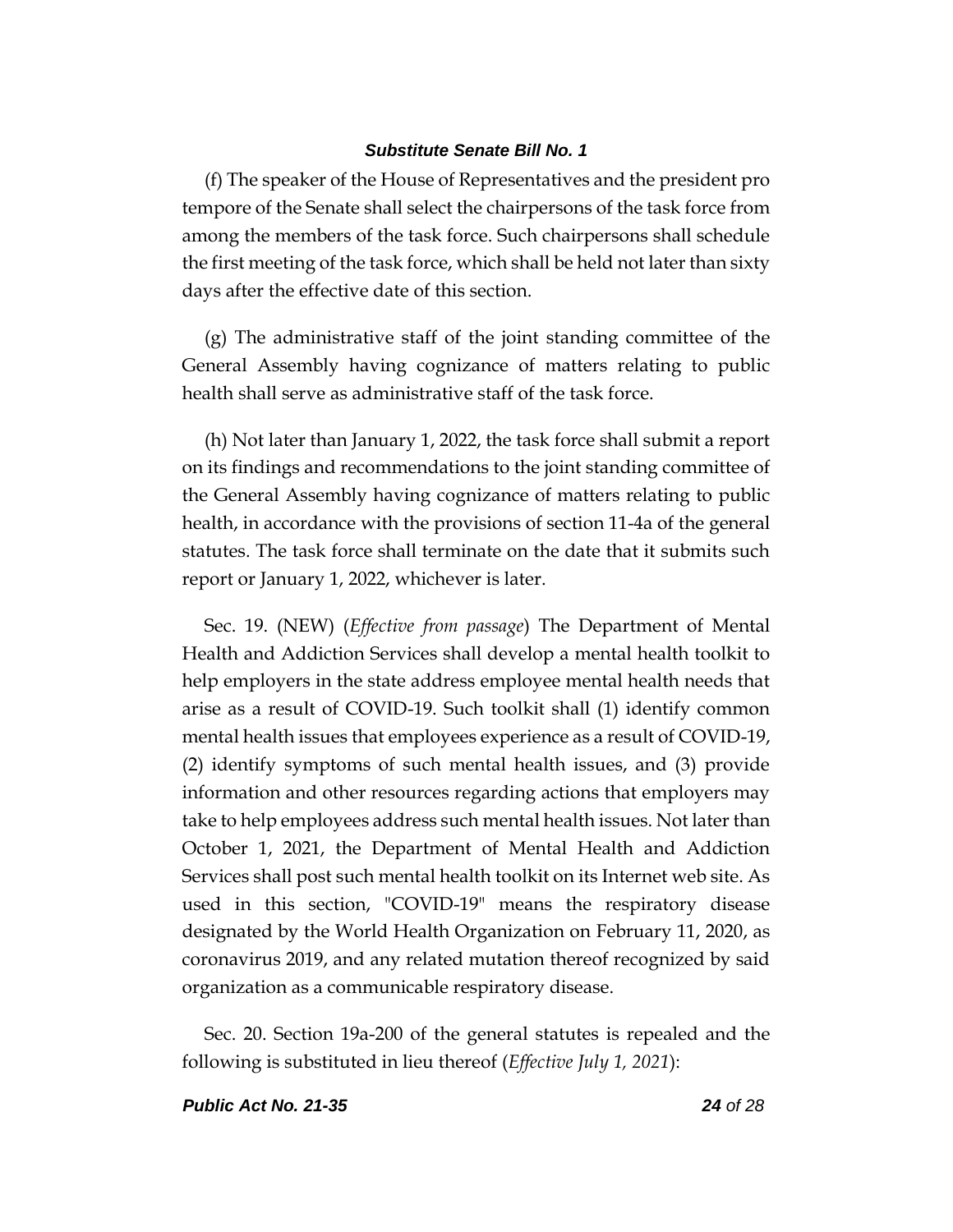(a) The mayor of each city, the chief executive officer of each town and the warden of each borough shall, unless the charter of such city, town or borough otherwise provides, nominate some person to be director of health for such city, town or borough. **[**, which**]** Such person shall possess the qualifications specified in subsection (b) of this section. Upon approval of the Commissioner of Public Health, such nomination shall be confirmed or rejected by the board of selectmen, if there be such a board, otherwise by the legislative body of such city or town or by the burgesses of such borough within thirty days thereafter.

(b) Notwithstanding the charter provisions of any city, town or borough with respect to the qualifications of the director of health, on and after October 1, 2010, any person nominated to be a director of health shall (1) be a licensed physician and hold a degree in public health from an accredited school, college, university or institution, or (2) hold a graduate degree in public health from an accredited institution of higher education. The educational requirements of this section shall not apply to any director of health nominated or otherwise appointed as director of health prior to October 1, 2010.

(c) In cities, towns or boroughs with a population of forty thousand or more for five consecutive years, according to the estimated population figures authorized pursuant to subsection (b) of section 8-159a, such director of health shall serve in a full-time capacity, except where a town has designated such director as the chief medical advisor for its public schools under section 10-205. **[**, and**]**

(d) No director shall, **[**not,**]** during such director's term of office, have any financial interest in or engage in any employment, transaction or professional activity that is in substantial conflict with the proper discharge of the duties required of directors of health by the general statutes or the regulations of Connecticut state agencies or specified by the appointing authority of the city, town or borough in its written agreement with such director. A written agreement with such director

*Public Act No. 21-35 25 of 28*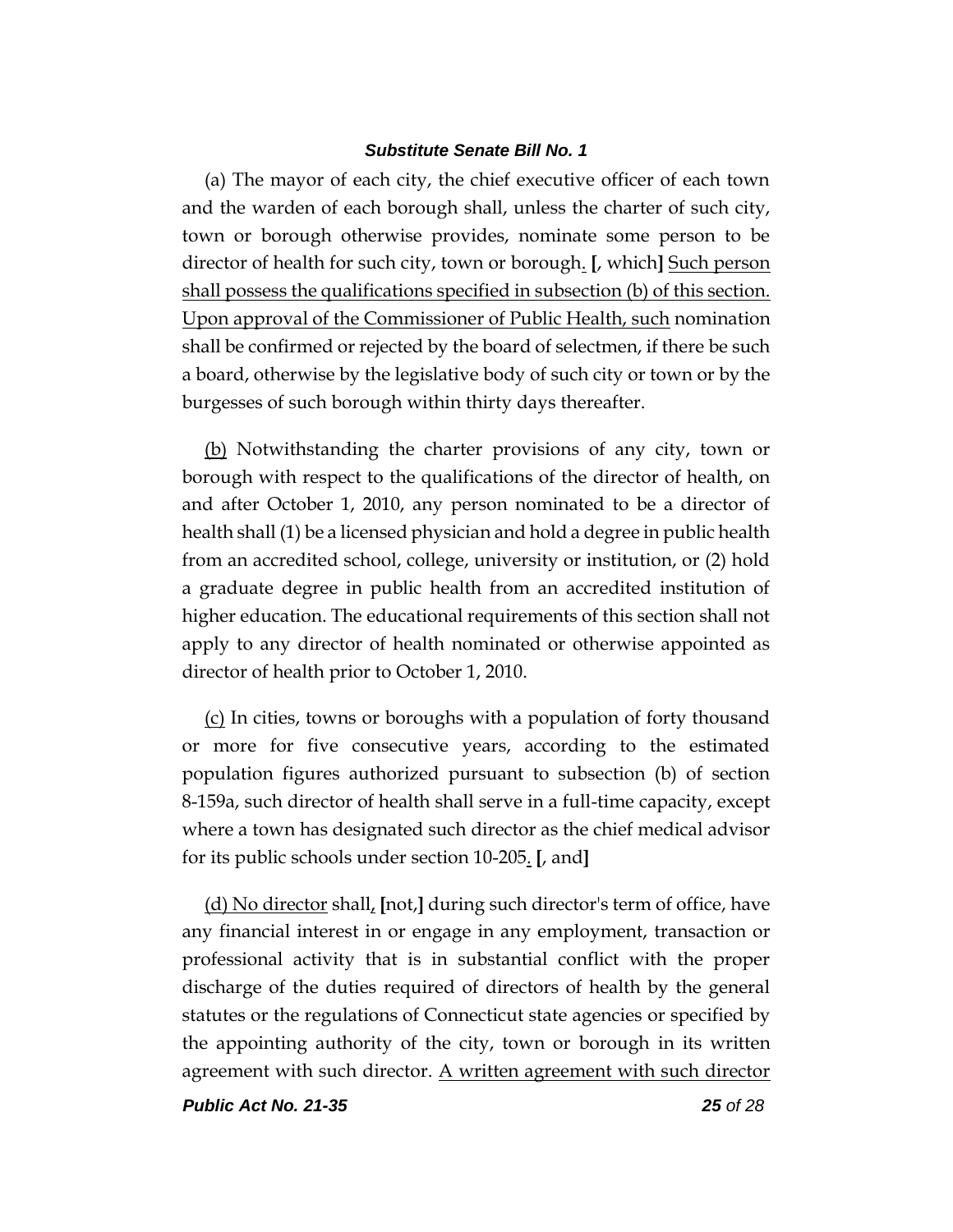shall be submitted to the Commissioner of Public Health by such appointing authority upon such director's appointment or reappointment.

(e) Such director of health shall have and exercise within the limits of the city, town or borough for which such director is appointed all powers necessary for enforcing the general statutes, provisions of the regulations of Connecticut state agencies relating to the preservation and improvement of the public health and preventing the spread of diseases therein.

 $(f)$  In case of the absence or inability to act of a city, town or borough director of health or if a vacancy exists in the office of such director, the appointing authority of such city, town or borough may, with the approval of the Commissioner of Public Health, designate in writing a suitable person to serve as acting director of health during the period of such absence or inability or vacancy and such person's start date. **[**, provided the**]** The commissioner may appoint such acting director if the city, town or borough fails to do so. The person so designated, when sworn, shall have all the powers and be subject to all the duties of such director.

(g) In case of vacancy in the office of such director, if such vacancy exists for **[**thirty**]** sixty days, said commissioner may appoint a director of health for such city, town or borough. The person so designated, when sworn, shall (1) be considered an employee of the city, town or borough, and (2) have all the powers and be subject to all the duties of such director.

(h) In case of the absence or inability to act of a city, town or borough director of health during a public health emergency declared pursuant to section 19a-131a, the appointing authority of such city, town or borough shall, with the approval of the Commissioner of Public Health, designate in writing a suitable person to serve as acting director of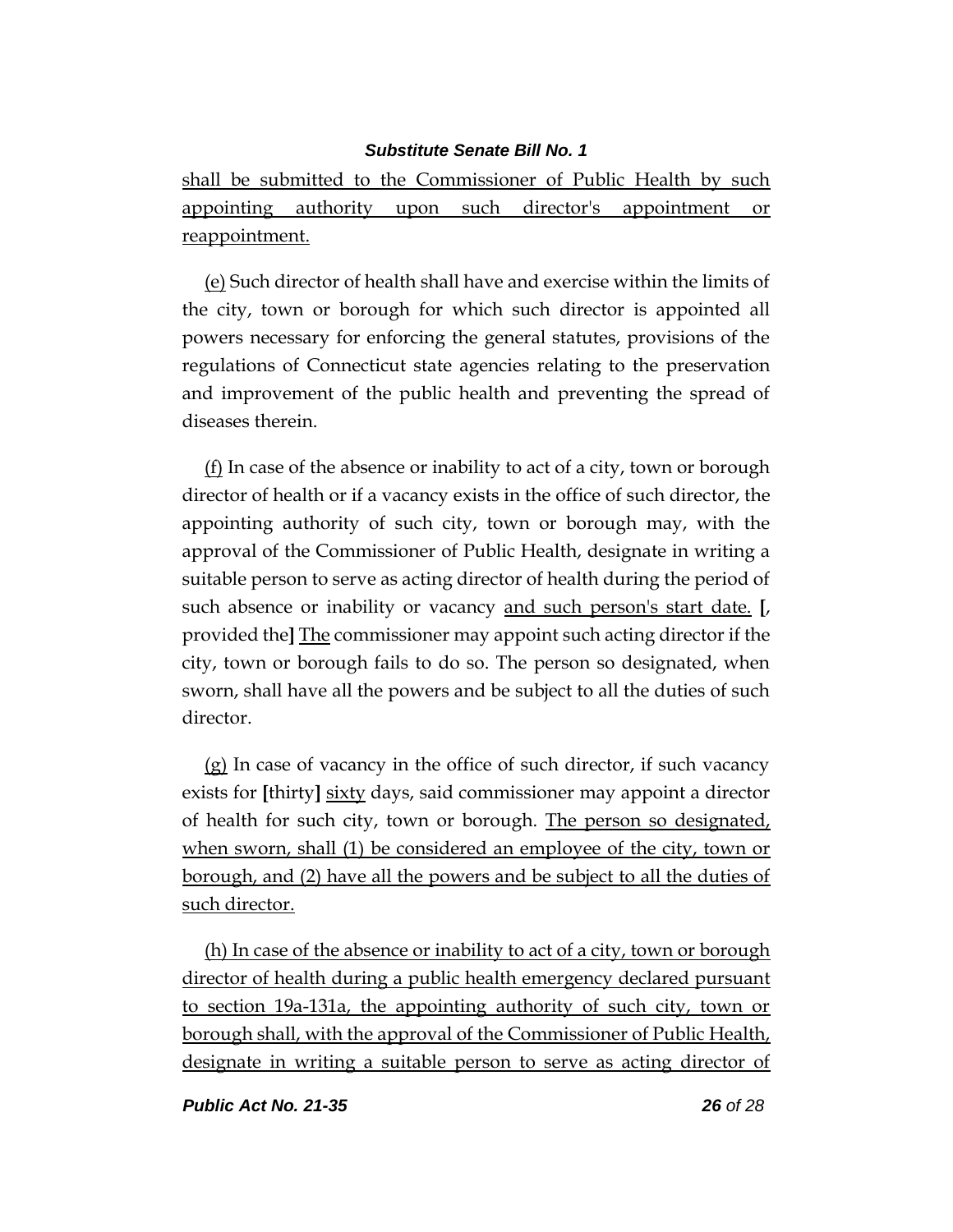health during the period of such absence or inability or vacancy and such person's start date. If the city, town or borough fails to appoint such acting director of health, or fails to notify the commissioner of such appointment within thirty days, the commissioner shall appoint an acting director who meets the qualifications specified in subsection (b) of this section. The person designated as acting director of health pursuant to this subsection, when sworn, shall (1) be considered an employee of the city, town or borough, and (2) have all the powers and be subject to all the duties of such director.

(i) Said commissioner, may, for cause, remove an officer the commissioner or any predecessor in said office has appointed, and the common council of such city, town or the burgesses of such borough may, respectively, for cause, remove a director whose nomination has been confirmed by them, provided such removal shall be approved by said commissioner; and, within two days thereafter, notice in writing of such action shall be given by the clerk of such city, town or borough, as the case may be, to said commissioner, who shall, within ten days after receipt, file with the clerk from whom the notice was received, approval or disapproval.

(j) Each such director of health shall hold office for the term of four years from the date of appointment and until a successor is nominated and confirmed in accordance with this section.

(k) Each director of health shall, annually, at the end of the fiscal year, **[**of the city, town or borough, file with the Department of Public Health a report of the doings as such director for the year preceding**]** submit a report to the Department of Public Health detailing the activities of such director during the preceding fiscal year.

**[**(b)**]** (l) On and after July 1, 1988, each city, town and borough shall provide for the services of a sanitarian licensed under chapter 395 to work under the direction of the local director of health. Where practical,